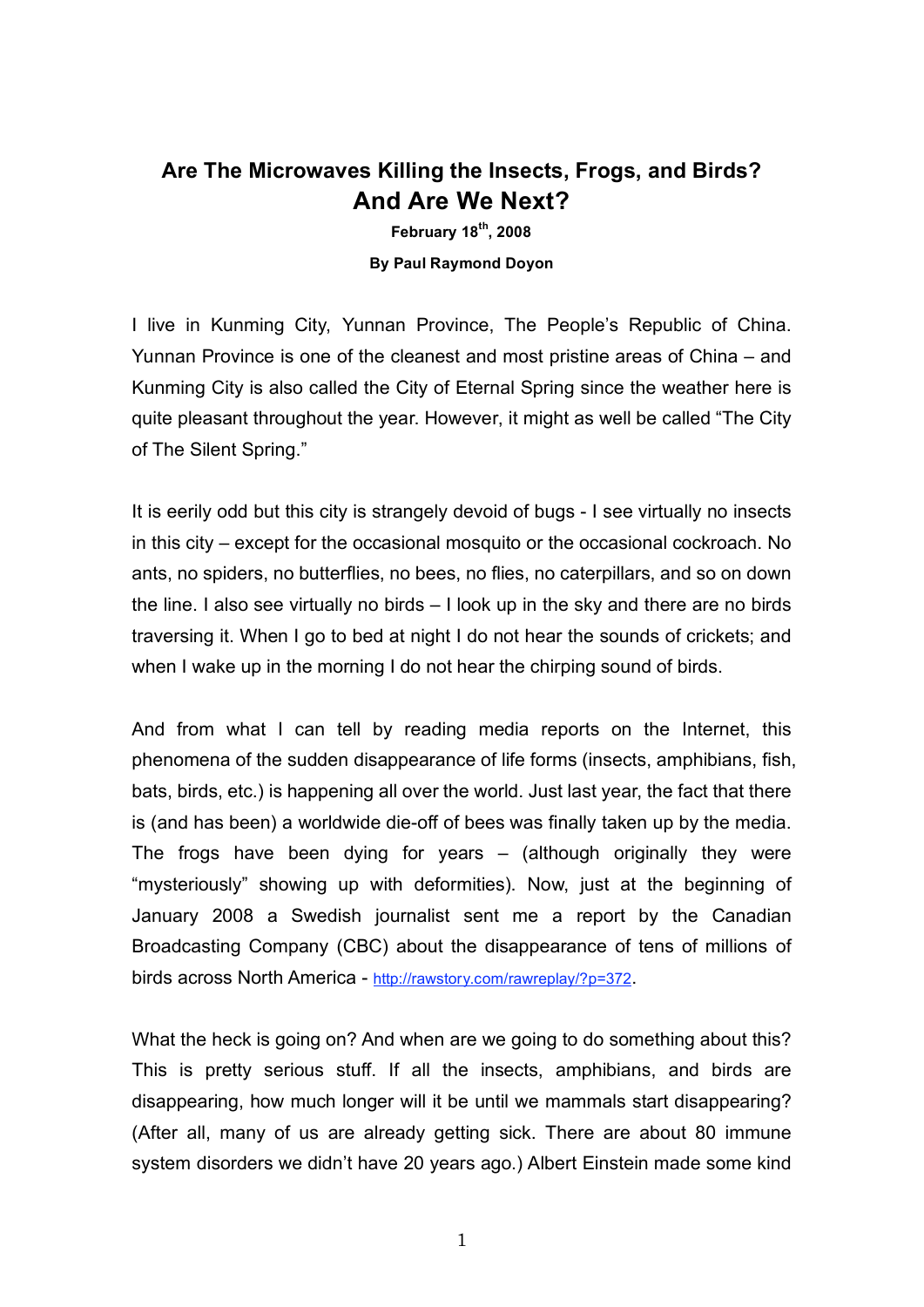of prediction that once the bees are gone, mankind would only have four or so more years left.

While the CBC report mentioned things like pesticides, urban sprawl, factory farming, deforestation, and so on, as possible causes, they conveniently failed to mention one other highly likely reason – Microwave Radiation from Cell Phone Antennas (which the CBC also conveniently installs on its own towers – a visible sign of CBC's cushy relationship with the cell phone industry and perhaps the reason they failed to mention the latter possible – if not probable – reason for the Avian Decline).

While the media is failing to direct our attention at the possible real cause of this extremely ominous situation – possibly because of its lucrative and cushy relationships with the mobile phone industry – one agency of the United States government is taking a more sober interest into this grave problem. Under the auspices of the U.S. Fish and Wildlife Services (USFWS) and under the direction of Albert M. Manville II, Ph.D., Senior Wildlife Biologist, Division of Migratory Bird Management, the following report was issued on May 10<sup>th</sup>, 2007:

# **"U.S. Fish and Wildlife Service Concerns Over Potential Radiation Impacts of Cellular Communication Towers on Migratory Birds and Other Wildlife – Research Opportunities."**

http://www.c-a-r-e.org/pdfs/May%202007%20Washington%20DC/Manville%20 DC.pdf

Now, you might be asking yourself, "Why would a government agency be interested in saving wildlife? Don't they also have cushy relationships with industry and aren't they more concerned with protecting corporate profits?" Well, this is the US Fish and Wildlife Service – not the DoD, FCC, FDA, FBI, or CIA. (We'll just have to cross our fingers that someone in one of those other agencies doesn't go and assassinate Dr. Manville). Dr. Manville does really seem to be concerned about saving wildlife. And moreover, as is stated in the report: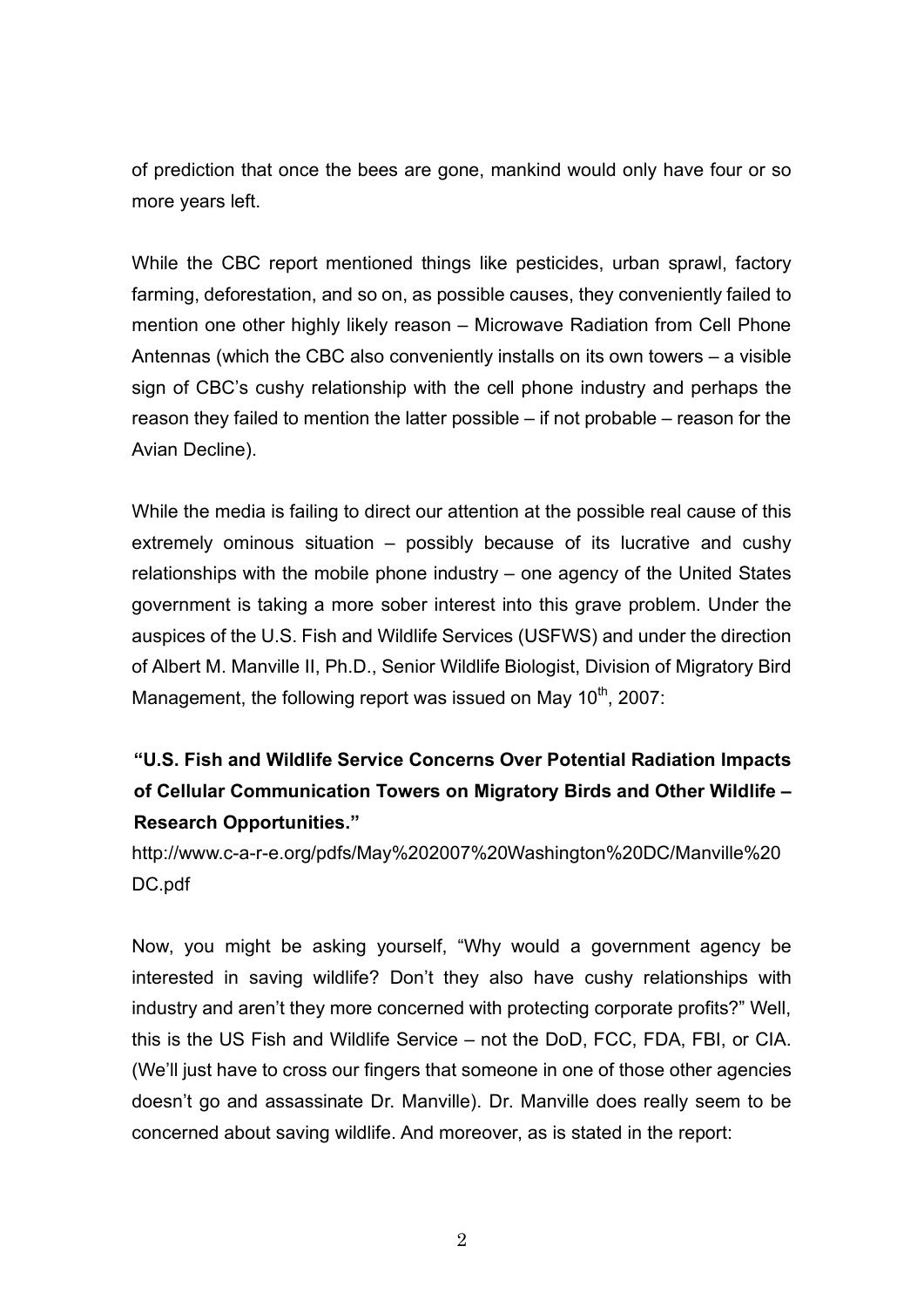The USFWS [is] entrusted by Congress and required by statutes and regulations, to manage and protect migratory birds (and other fauna [ESA]) under authority of

- [the] Migratory Bird Treaty Act

- [the] Bald and Golden Eagle Protection Act, and
- [the] Endangered Species Act.

This report informs us of the overall declining bird population (up to 50 million a year), increasingly threatened bird species, and how this is related to the massive expansion in cellular communication and the exponential increase in the number of cell-phone towers blanketing our landscape. One study of particular interest in the report is the survey of two berry farms in similar habitats in western Massachusetts. At one farm, where there are no cell phone towers, there are abundant signs of wildlife: e.g. migrating and resident birds, bats, small and large mammals, and insects including bees. However, at the other farm with a cell-phone tower located adjacent to the berry patch, there are virtually no signs of wildlife: tracks, scat, feathers, etc. Here the berries on bush go uneaten by birds and insects – while the ripened berries that have fallen to the ground are going uneaten by animals: turkey, fox, and other wildlife.

According to a report published on May 29<sup>th</sup>, 2007, entitled "Phones & Vanishing Birds" - http://www.i-sis.org.uk/MPVB.php - by the Institute of Science in Society (ISIS):

The sparrows have disappeared completely from the cities at least four years ago in Britain, as mobile phones grew in popularity. Third generation (3G) mobile phones were introduced in 2003, and there were over 65 million users in the UK by the end of 2005, more phones than people. (ISIS 2007)

There is ample evidence to suggest that it is indeed long-term exposure to microwave radiation – especially from 3G GSM (Global System for Mobile Communications) digital-phone technology – that is killing the birds.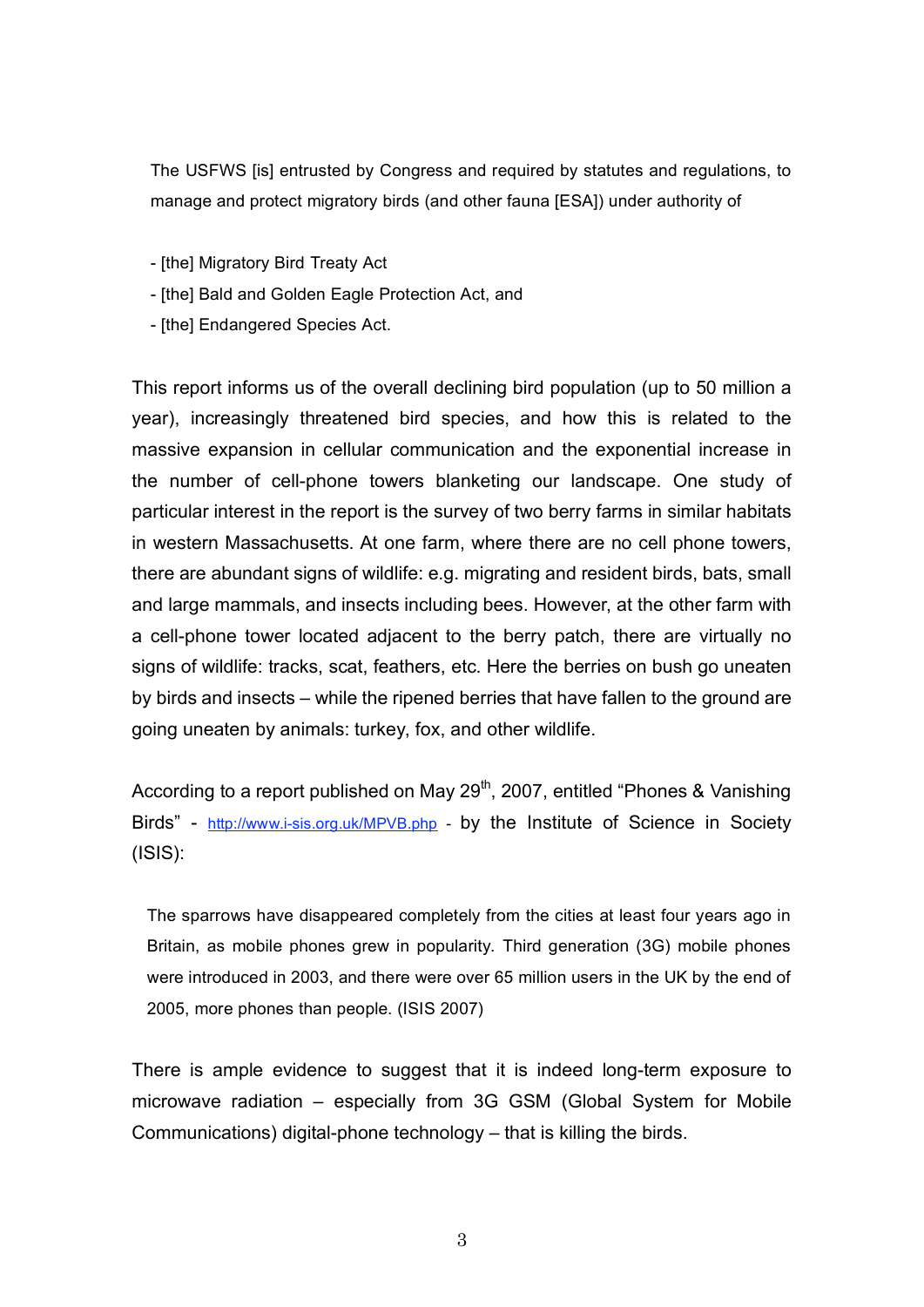Scientists at the Research Institute for Nature and Forests in Brussels, Belgium, have produced the first evidence that mobile phone base stations are affecting the reproductive behaviour of wild sparrows. This finding comes as mobile phones are held suspect in the massive collapse of bee colonies all over the United States and Europe.

Fewer house sparrow males were seen at locations within relatively high electric field strengths of GSM base stations. (ISIS 2007)

Further evidence comes from researcher Alfonso Balmori in Spain:

Alfonso Balmori, a conservation biologist in Valladolid, Spain, reported a significantly lower number of white stork (Ciconia ciconia) fledglings in nests close to mobile phone transmitters compared to nests further away. (ISIS 2007)

Could the above also be related to the decrease in fertility found in humans living in advanced countries? (There are now numerous research studies supporting this hypothesis.)

Balmori also found difference in how the birds behaved close to the phone antennae. Young birds died from unknown causes, and bird couples frequently fought while constructing their nests. Sticks fell to the ground, and the couple failed to make any headway. Some nests were never completed and the storks remained passively in front of the antennae. (ISIS 2007)

One is here also reminded of SIDS (Sudden Infant Death Syndrome) and teenagers with ADD (Attention Deficit Disorder) – not to mention increases in violence.

The observations in urban sparrows and the white stork population suggest that microwave radiation interferes with reproductive behaviour and breeding success, which would have decimated the wild populations. But that's not the whole story.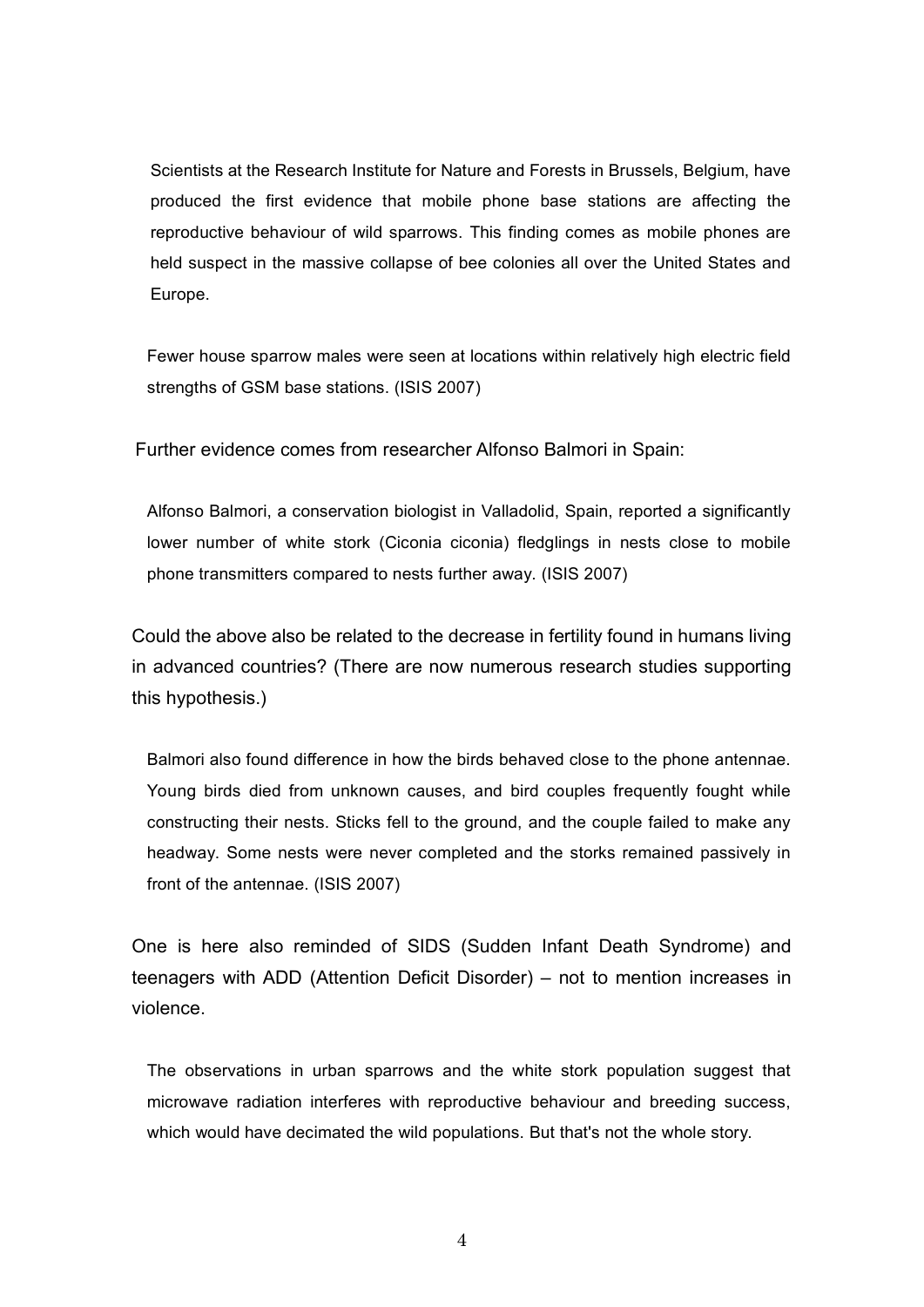Several million birds of 230 species die each year from collisions with telecommunications masts in the United States during migration. Accidents happen mainly in the night, in fog, or bad weather, when birds might be using the earth's magnetic field for navigation, and could be seriously disoriented by the microwave radiation from telecommunication masts. (ISIS 2007)

While the above studies have looked at the decline of urban house sparrows and white storks, it is more than likely that this microwave radiation is affecting other – if not all – bird species.

In the UK, where the allowed radiation level is 20 times higher than in Spain, a decline of several species of urban birds has occurred, coinciding with the increasing installation of mobile phone masts. (ISIS 2007)

Birds (and insects and other small animals) would naturally be the first to obviously be affected by this increase in ambient radiation since naturally they have smaller bodies and hence less flesh to be penetrated by exposure to microwaves.

Birds are good candidates as biological indicators for low-intensity electromagnetic radiation (EMR); they have thin skulls, their feathers can act as dielectric receptors of microwave radiation, many species use magnetic navigation, they are very mobile and possible psychosomatic effects are absent, as Everaert and Bauwens point out. (ISIS 2007)

Finally, chicken embryos exposed to microwave radiation from cell phones have shown both deformity and mortality.

Another important factor is that chicken embryos subjected to the radiation from a cell phone in the laboratory suffered much higher mortalities than non-exposed controls. Some years ago researchers in Russia showed that continuous exposure of the chick embryos during the 21 days of embryonic development resulted in 75 percent of the embryos dying, compared with 16 percent in the controls. (ISIS 2007)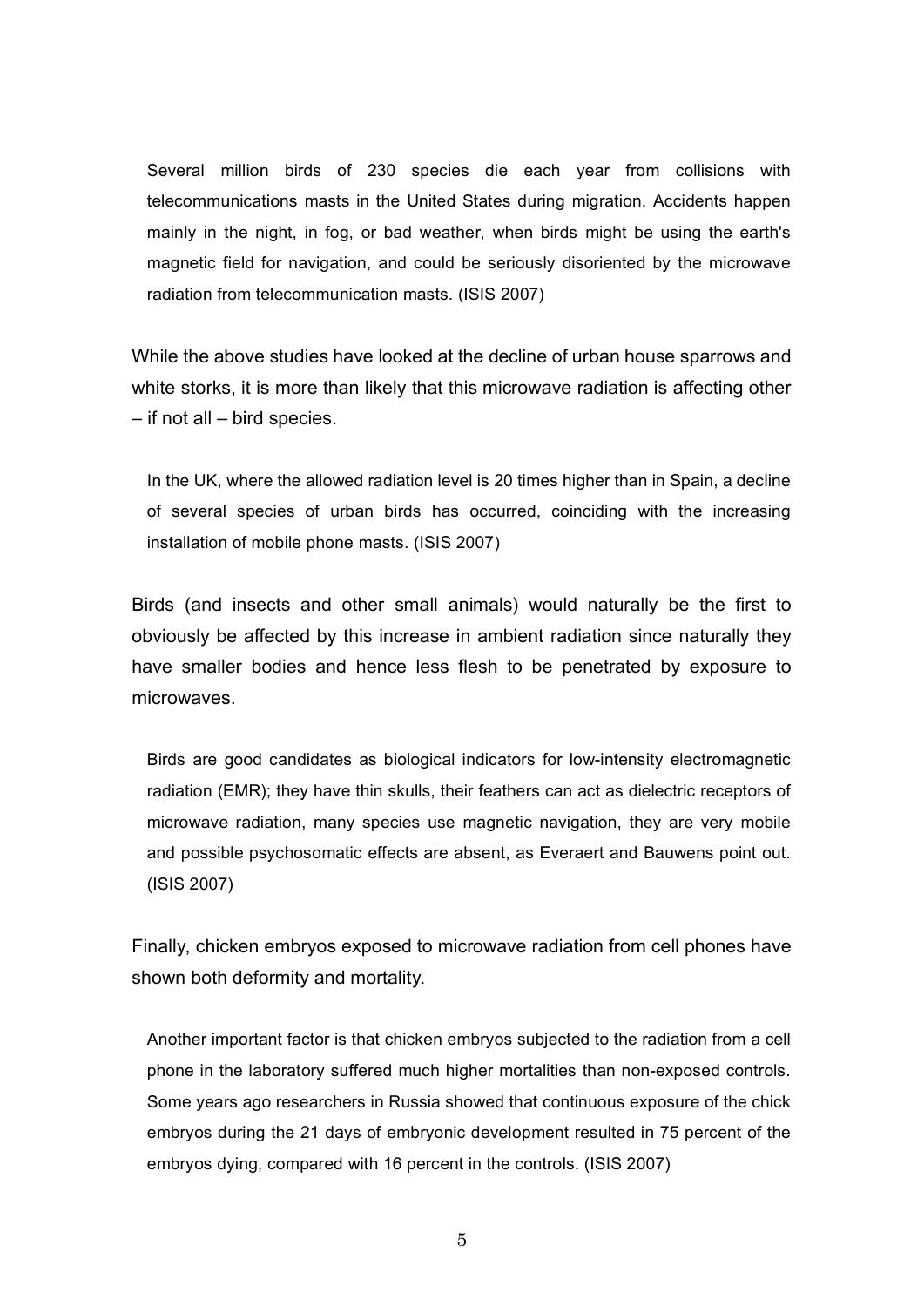The evidence keeps piling up as more and more studies appear that show that this microwave radiation is indeed insidiously killing – (not only ourselves but also) - our precious birds, amphibians, and insects. Many peer-reviewed studies relating to the destruction of birds, animals, and plants by microwave radiation can be found listed on the Website of Joris Everaert (biologist, ecologist, and photographer): http://www.livingplanet.be/.

An email from Dr. George Carlo<sup>1</sup> regarding the birds on January 1<sup>st</sup>, 2008 put it as follows:

Dear Paul:

l

"Canaries in the Coal Mine" is the operating concept to be sure. But it is a bit more complicated than the historical example, and therein lies the risk of missing the truth.

What we have found in our work with Autistic children, electrohypersensitives, and other patients with membrane-hypersensitivity-related conditions is that the ability of the person – or species – to counter environmental insults becomes severely impaired. EMR [electromagnetic radiation] is most likely a synergen in these cases, including the case with the disappearing birds. The exposures such as pesticides, chemtrails, harvesting of forests, and urban sprawl are not causes competing with EMR - they are additive and synergistic causes. They are insults to the system that require strong biological compensation to overcome. EMR depletes that ability to compensate, and thus the person – or species – succumbs to the effects of the environmental insult more severely and more rapidly.

To me, it is a matter of perspective. There are some naysayers who would have us look only one-dimensionally at causes of disease and other catastrophes. This is to be sure the tactic now being supported by the mobile phone and electric utilities

<sup>&</sup>lt;sup>1</sup> Dr George Carlo, Ph.D, M.S., J.D. – a public health scientist, epidemiologist, lawyer, and the founder of the Science and Public Policy Institute – headed a \$28.5 million research program funded by the mobile-phone industry between 1993 and 1999.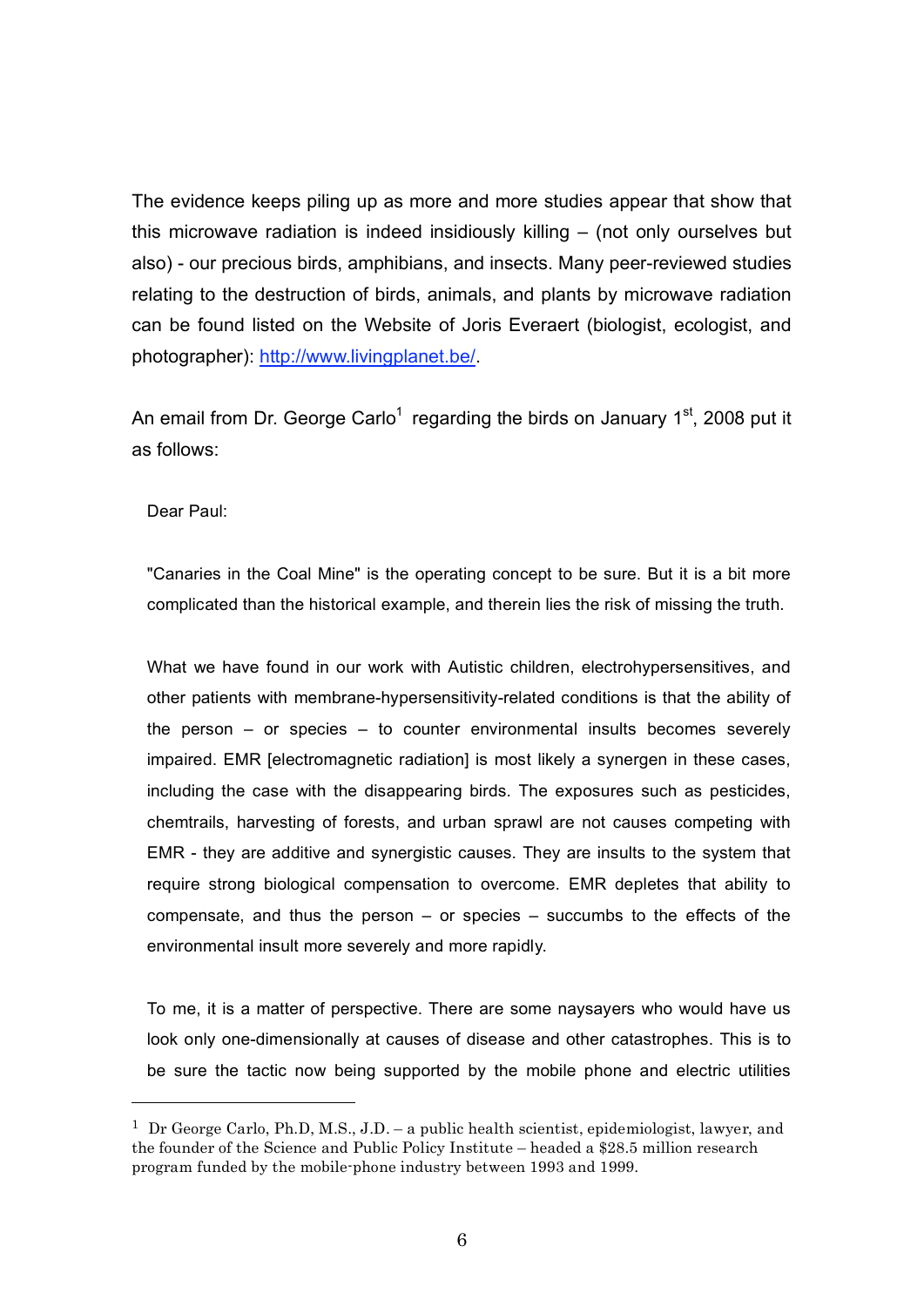industries – sort of like a 'bait and switch' tactic used by magicians. The truth is there, but they focus your attention on something else so that the truth is covered and not seeable. The problem is 'the bait' and the other causes are 'the switch'.

Epidemiologically, when one looks only at one etiologic factor at a time, the additive and synergistic aspects are lost in the mix. We now know that for almost every disease that befalls mankind, there is a combination of factors that lead to demise – or healthy compensation. Those factors are a mix of genetics, epigenetics, environmental timing and plain, old-fashioned luck – good and bad. When the ability of the organism or ecosystem to compensate is surpassed by the impact of damage itself, there is disease, disruption and sometimes extinction. This is simply the way it works.

There is no doubt that the science supports the hypothesis that the explosion of EMR exposures in these ecosystems is having an impact on the disappearing birds. Based on the mechanisms of harm we know to be operating, the impact likely includes ability to navigate and flock because of EMR disruption of magnetite and magnetic grid-related physiology, immune compromise, neurophysiologic disruption with resultant adaptive deficits, as well as indirect impacts on species food supplies and other survival necessities.

#### George

Dr. George Carlo Safe Wireless Initiative Washington, D.C.

 $\mathcal{L}_\text{max}$  , where  $\mathcal{L}_\text{max}$ 

Finally, with this knowledge that EMR is weakening the birds immune systems, it isn't hard to fathom that phenomena of bird flu may very well indeed be the effect of a weakened immune system and hence the viral infection a secondary cause. 2

<sup>&</sup>lt;sup>2</sup> See" Bird Flu and Microwaves: Are we Killing Birds with Radiation?"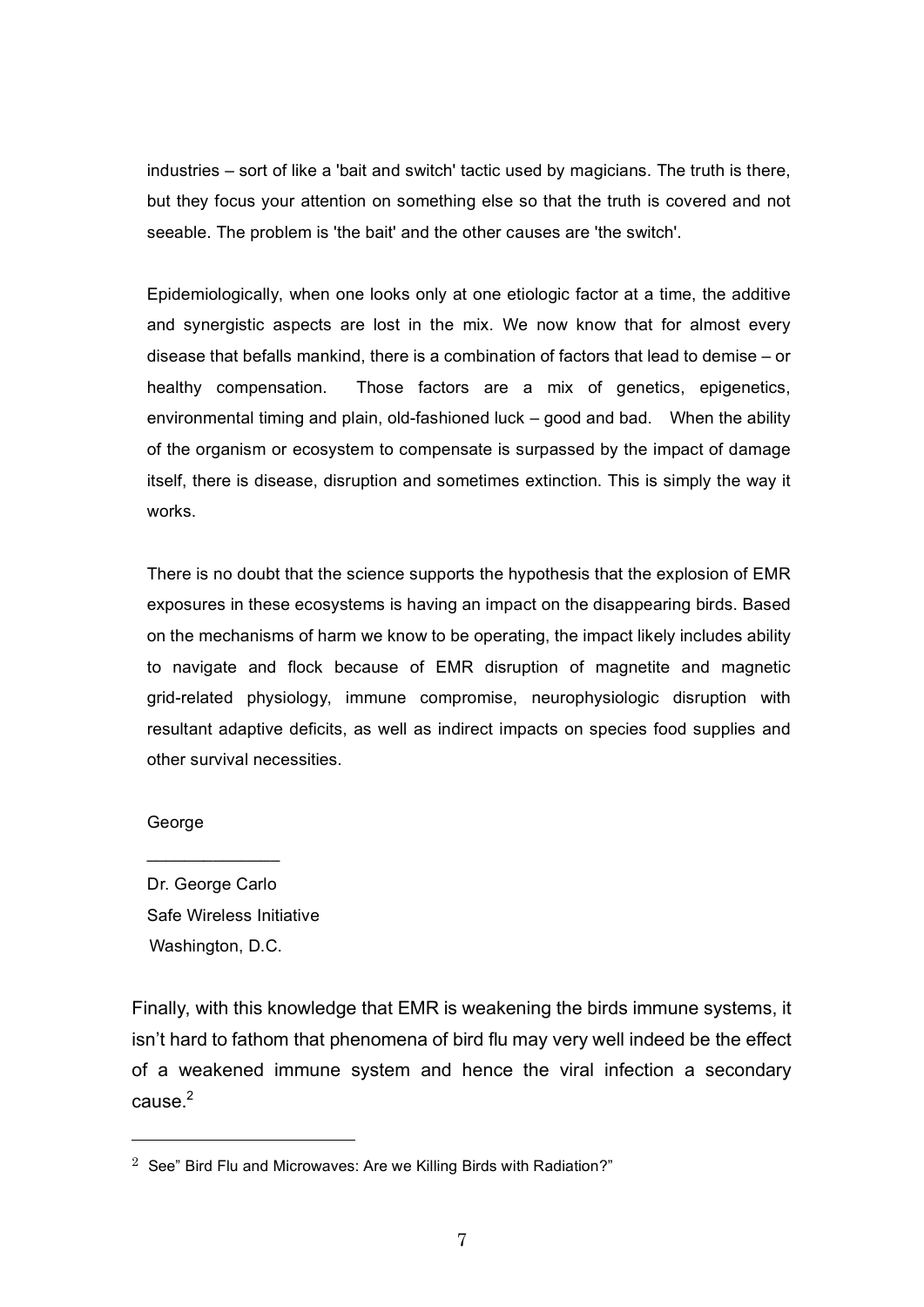Thus, it is clear that this radiation is indeed having a seriously negative impact on life on this planet – and that there is indeed a concerted effort to keep this knowledge from the public.

For the past year or so, the media has been covering the worldwide disappearance of bees, which has come to be known as Colony Collapse Disorder (CCD). Originally, the possibility that it might be the microwaves created quite a stir in the media; however, it seems that the media has somewhere along the line suddenly stopped running this story.

On January 20, 2006, the British *Daily Telegraph* ran an article titled "Honeybees might be wiped out in 10 years." In the article they state that "Honeybees will die out in Britain within a decade as virulent diseases and parasites spread through the nation's hives, experts have warned." In the article, there is no mention whatsoever of the microwaves from cell phone towers – and there is no consideration to the fact that microwaves may indeed be weakening the bees' immune systems (and it is a proven fact that microwaves do weaken immune systems), which would in fact make the "virulent diseases and parasites" just "Opportunistic Infections" and the Microwaves the "Underlying Cause." Bees and other insects, birds, and amphibians have survived and evolved complex immune systems on this planet over a span of millions of years. Now, why would they suddenly die out now due to "virulent diseases and parasites" – unless, of course, there was another factor being introduced to their environments – a man-made factor disrupting their immune systems, a factor about which – for economic reasons – the public is not being informed.

In another correspondence – this time with Carol H. of Amherst, MA in June of 2007 – Dr. Carlo sheds more light on these ridiculous statements being made in the media:

http://www.newmediaexplorer.org/sepp/2007/05/29/bird\_flu\_and\_microwaves\_are\_we\_killing\_bi\_ rds\_with\_radiation.htm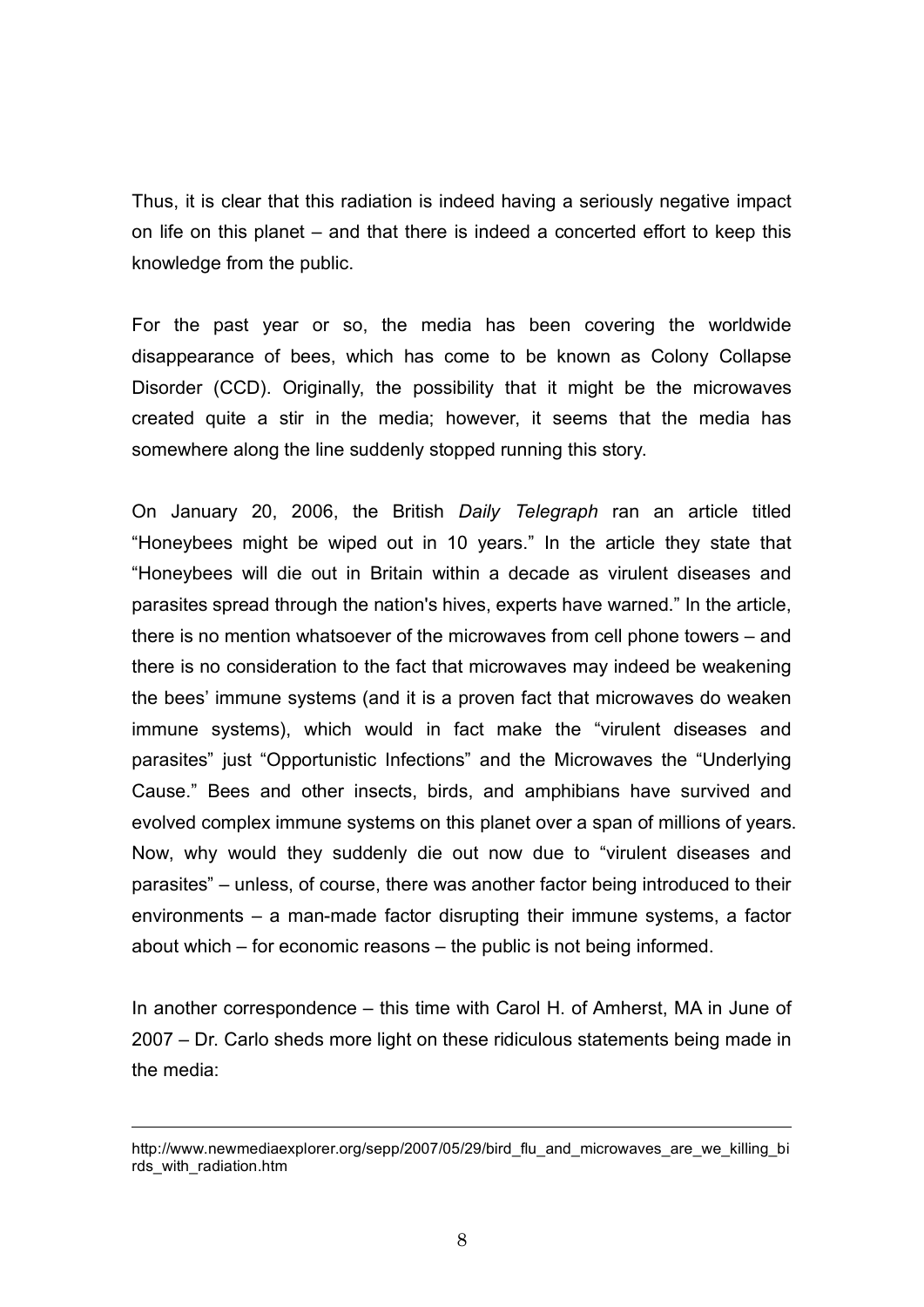Dear Dr. Carlo:

I have read recently in Salon.com that the theory that bees are disappearing because of exposure to EMR is not supported by any science. You were on Good Morning America supporting that theory. Who is correct?

Carol H Amherst, MA

Dear Carol:

Unfortunately, the situation with the bees is a page out of the playbook that we deal with all the time with the mobile-phone industry. When the bee story first broke, it was based on a German study that showed information-carrying radio waves disrupted the ability of bees to make it back to their hives. That work was made public about two months ago. There were other data to support it as well. You can see some of that on our SWI website – note especially an exceptionally insightful article by Milt Bowling posted there.

The news media ran with the story, bolstered a great deal by a quote attributed to Albert Einstein something along these lines: "Watch the bees! When they disappear, man will disappear within four years." The mobile-phone industry was caught off-guard by the widespread-media attention the story garnered.

After the first news cycle, the mobile-phone industry 'hit squad' went into action. First, they planted stories that cast doubt on the Einstein quote. Never before have I seen such a desperate attempt to distance a quote from a figure as revered as Albert Einstein. In the process, his name was besmirched – Very sad. Next, they conscripted scientists from a number of universities to begin going public with other explanations...viruses, bacteria, pesticides etc., etc., etc. These alternatives have been making the rounds over the past month. The mobile-phone industry is putting quite a bit of money into the pockets of these scientists by supporting their work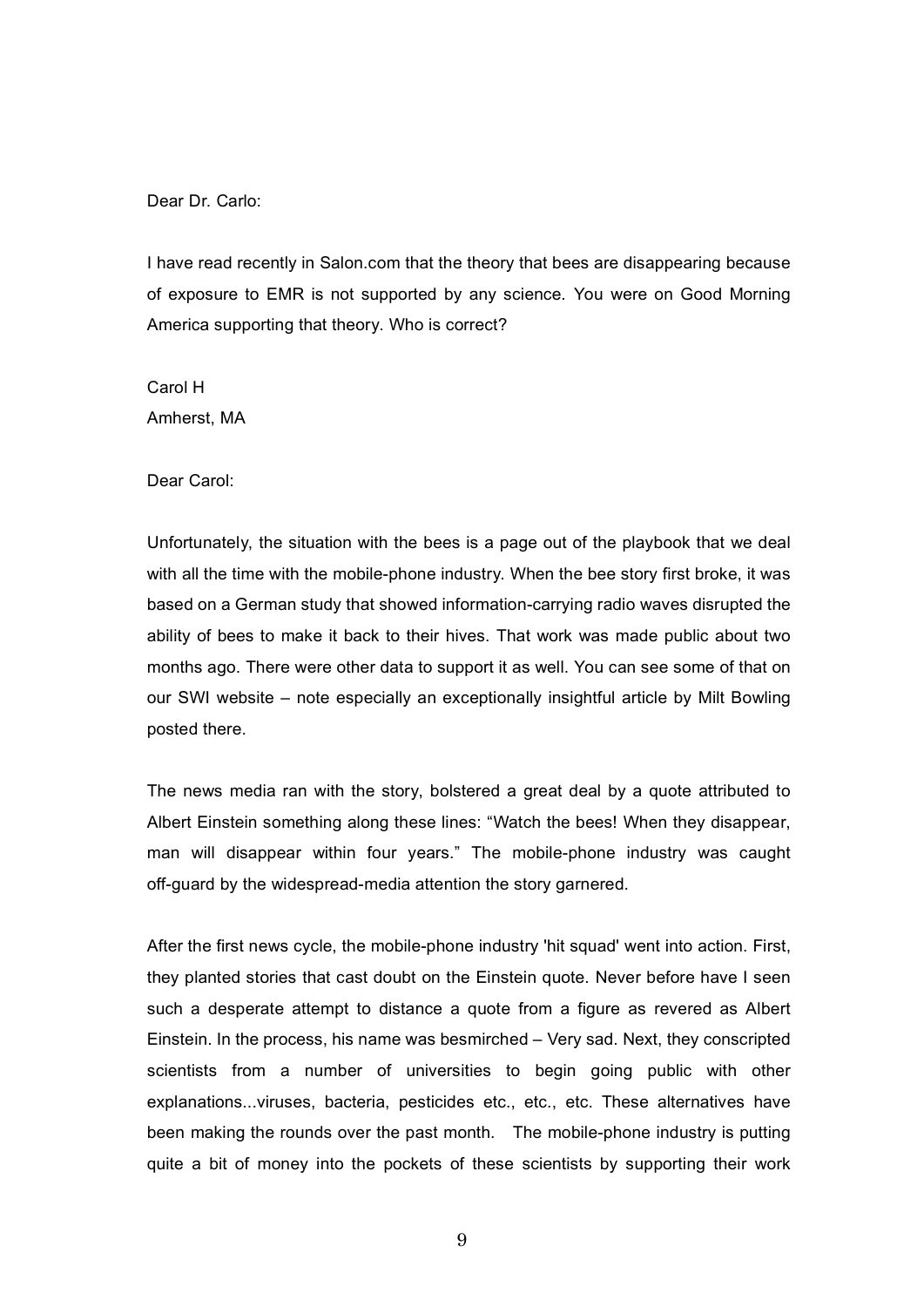regarding viruses and alternative explanations. The industry is dealing with it as a politics and public relations problem – thus, manipulation of the public perception is the appropriate remedy for them. Sadly, this is business-as-usual for the mobile phone industry.

Most people in the public don't know the back-story, so they do not see the manipulation coming or have the necessary bases for skepticism to see through it. But here is the bottom line:

- The colony collapse disorder has occurred concurrently on four continents within a very short time frame. If the reason was biological or chemical, there would be a pattern of epidemic spread – we would be able to trace the spread of bee disappearance or Colony Collapse Disorder from a source similar to the spread of SARS a few years ago. That is not the case. The condition has hit each continent at roughly the same time. That would mean the cause has to have hit the continents at the same time as well. Mobile phones meet that criterion.
- None of the biological or chemical hypotheses actually have a mechanistic explanation that is plausible. The science for the biological and chemical alternatives is far thinner than the science supporting the EMR connection. A case of the pot calling the kettle black.
- The disruption of intercellular communication hypothesis that we now know effects cell membranes in most species is biologically plausible – and no other theory has that support.
- The basis for a biological mechanism, coupled with the saturation in information carrying radio waves we have globally in the past 14 months, provides the underpinning. In 2004, we had the first billion cell-phone users globally, the accumulation over 20 years; by mid 2006, we had the second billion; today we have surpassed three billion. That suggests we are near a saturation point of these waves in the ambient environment. The bees are likely the harbinger or the proverbial "canaries in the coal mine."
- Taken together, EMR is the only explanation that makes sense regarding the disappearing bees: the timing is correct – the problem has occurred primarily within the past two years – when we have nearly tripled the background level of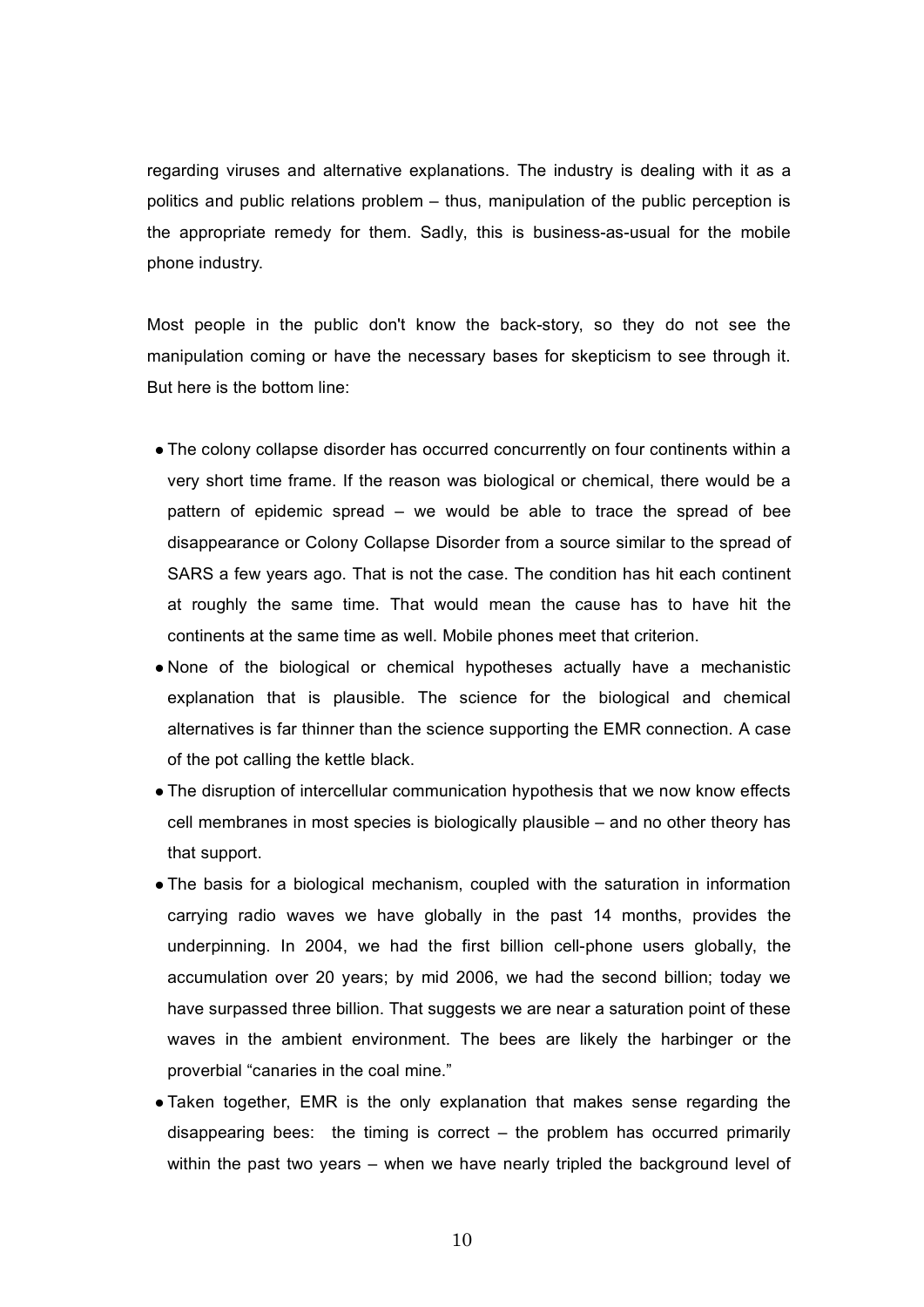information carrying radio waves. The pattern is global so that suggests a cause that is globally present – there is at least one peer-reviewed study that supports it, and there is a mechanism documented that lends biological plausibility.

In our view, this is a serious "red flag" of risk that should be heeded. This is yet another example of mobile phone industry orchestration aimed at distracting the public from data that can save lives.

Dr. George L. Carlo Science and Public Policy Institute 1101 Pennsylvania Ave. NW -- 7th Floor Washington, D.C. 20004 www.sppionline.org 202-756-7744

 $\_$ 

In March of 2004, three years before the world-wide media picked up on the bee story, a German newspaper ran an article entitled "Protecting Bees From Mobile Phone Radiation," certainly shedding further light on this issue

http://www.laleva.org/eng/2007/04/protecting\_bees\_from\_mobile\_phone\_radiation.html

In the article, it states

*An old truck has been until recently the domicile of a total of seven bee hives. Siegfried Vogel (in picture) has lost four of his bee colonies in the past year – those, which were located behind wooden shielding on his truck. His son Reinhold has had better luck: He still owns his three colonies of bees, which are located behind and protected by a portion of aluminum shielding on the same truck. Hence, Siegfried Vogel is now advising all beekeepers to protect their colonies of bees from mobile-phone radiation with aluminum shielding.*

Despite all the jokes about aluminum hats out there to try to poke fun at and belittle the drastic increase in people with electrosensitivity (ES), it is a known fact that aluminum does block microwave radiation – if you don't believe me, try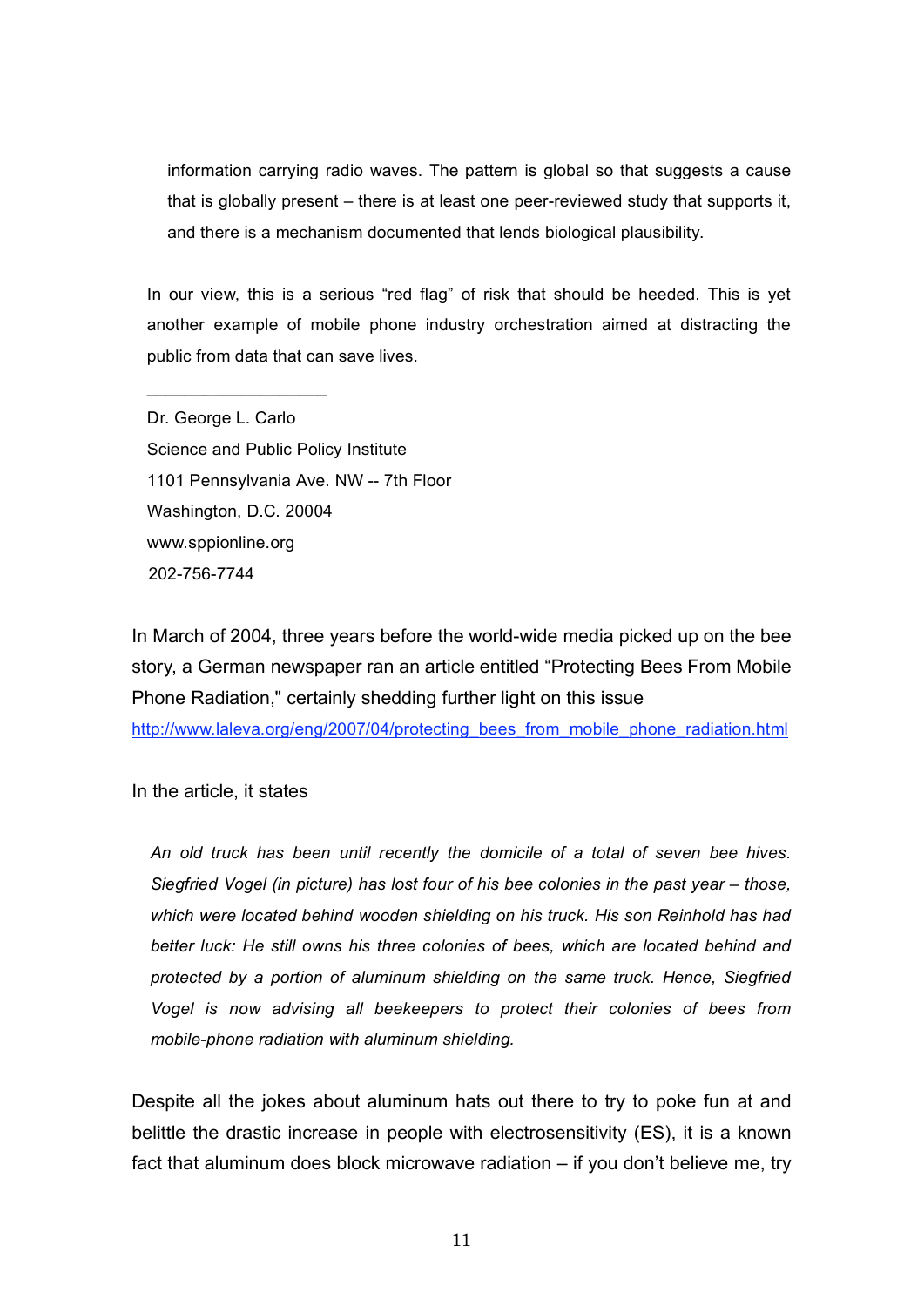wrapping your cell phone in aluminum foil (no one will be able to call you) or putting aluminum foil in a microwave oven. Thus, this is just another strong piece of evidence demonstrating that it is indeed the microwave radiation killing the bees.

Dr. Gerald Goldberg (author of *Would You Put Your Head in a Microwave Oven?*) offers further clarification in his paper "To Bee Or Not Too Bee?" (October  $30<sup>th</sup>$ , 2007) as to why it is indeed the cell phones killing the bees. http://www.rense.com/general78/cdan.htm

Another possible explanation has been parasites or viruses. There have been parasites noted in earlier isolated breakouts, but not on a global scale. Also what has been repudiated is a common virus, however the same reasons apply. Also many animals which become toxic from emf, the effect of which is accentuated by heavy metals and toxins often show a breakdown in immunity with the appearance of pathogenic organisms, be they parasites, fungi, bacteria or viruses. The organisms found are particular to the species affected but may indicate no more than immune stress.

What other common links can there be to explain a global epidemic that occurs at the same time of year and seems to affect bee populations equally, regardless of the pesticides or pests that they may be exposed to? One common link could very well be the electromagnetic disruption that is occurring at this time and is being caused by the discriminate and indiscriminate use of microwave technologies. The main technology would be the globalized electromagnetic network that has been produced for telecommunications. (Goldberg 2007)

And,

Illness and pesticides would cause a gradual die off and dying bees would be found in the hives. With CCS no bees are found in the hives. Microwave interference is the only plausible means of explaining why this phenomenon is being observed at this time. It also explains why it is occurring simultaneously and on a global basis.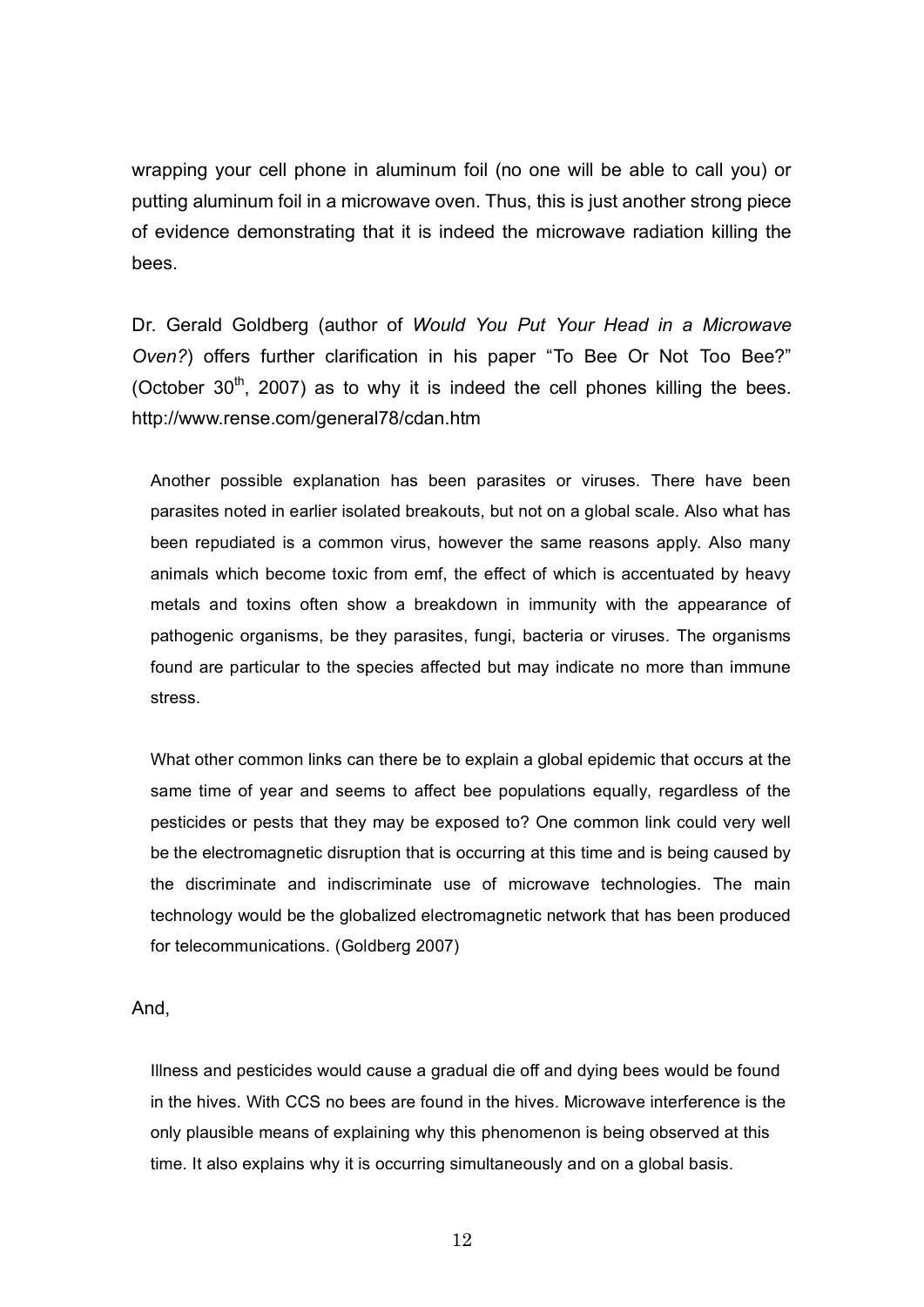(Goldberg 2007)

And,

As with bees, so the same effect is being observed in humans, note the rise in autism, memory disturbances and related disorders. The global alteration of our environment without regard to the limitations of our biology will have profound effects for all life on this planet. *This is a timely and urgent matter that involves everyone* [emphasis added]. (Goldberg 2007)

While attention is being drawn to the bees, other research indicates an effect on other insects, (perhaps also the reason for their – yet to be publicized - lack of visibility).

In a paper entitled the "Effects of Different Kinds of EMFs on the Offspring Production of Insects," Panagopoulos & Margaritis found (1) a dramatic decrease in the reproductive capacity of fruit flies - up to 60% - with exposure to a digital GSM (Global Systems for Telecommunications) field, and (2) significant changes in reproductive capacity with exposure to other forms of electric and magnetic radiation. They exposed the fruit flies to cell-phone radiation for only six minutes a day for only four to five days and thus they concluded that

Results from additional experiments of ours, with different experimental protocols, suggest that: 1) the EMFs affect the reproductive capacity of both female and male insects… (p. 449)

And this especially related to GSM – now used widely throughout the world.

The results of our experiments show clearly that RF electromagnetic radiation, and especially GSM mobile phones' radiation at 900MHz, is highly bioactive, causing significant alterations in the physiological function of living organisms. Our results imply the need of prudent avoidance of exposure to this radiation and a very reasonable use of the mobile phones. (p. 449)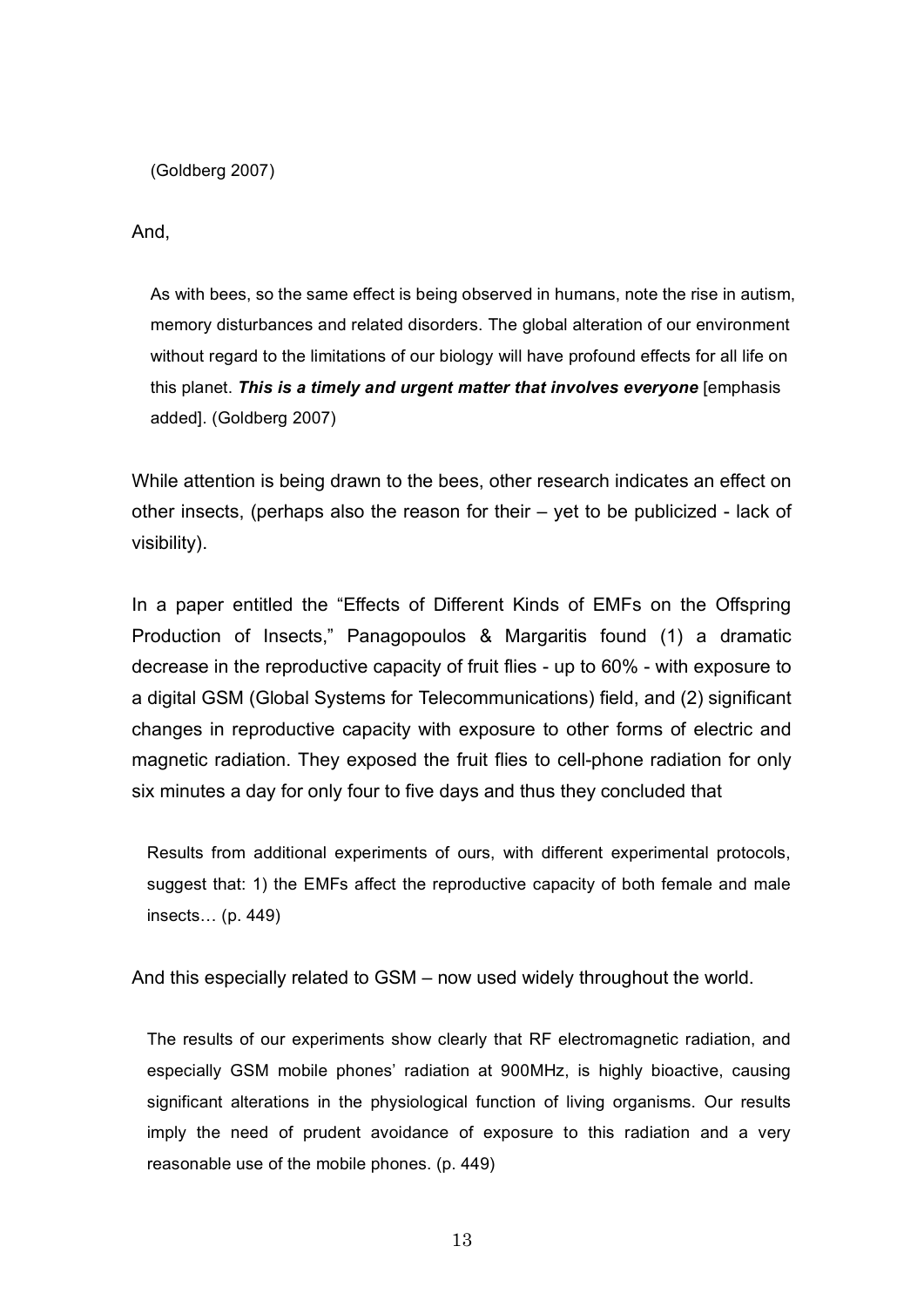To say the least!

l

As it becomes clear from our experiments, Man-made EMFs, can affect significantly the reproductive capacity of insects. Our results imply the need for prudent avoidance of human exposure to all kinds of EMFs.

Especially about RF radiation at 900 MHz, emitted by GSM mobile phones, the results of our experiments show that this radiation, with exposure conditions similar to those a mobile phone user is subjected to, is highly bioactive, causing dramatic decrease in the reproductive capacity of insects. (p. 449)

Thus, this very well offers an explanation for the recent and most drastic disappearance of insects from our environment.

It is clear from our studies that full power use of GSM cellular phones (such as happens during a normal "talking" conversation-"speaking emission"), has dramatic effects on the reproduction of the insects, even with 6 min exposure daily, for only 2-5 days. On the other hand, when the mobile phones are used in "listening" mode, ("non-speaking emission"), then the effects are less dramatic, but still important. (p. 450)

So if a 60% decline in reproductive ability was caused only after six minutes of exposure per day for a total of only four to five days, we can only imagine what the effects of long-term incessant exposure to ambient microwave radiation from the global proliferation of GSM antennas is doing to the insects – hence we could very well be talking about the possible extinction in the very near future of the majority of insects on this planet. $3$ 

 $3$  In another article appearing in the same journal on April  $30<sup>th</sup>$ , 2007, "Comparison of Bioactivity Between GSM 900MHz and DCS 1800MHz Mobile Telephony Radiation", Panagopoulos et al. concluded further that the radiation from both telecommunication systems presently used in Europe - GSM and DCS (Digital Cellular Systems) - decreased "significantly and non-thermally" the fruit fly's reproductive capacity - while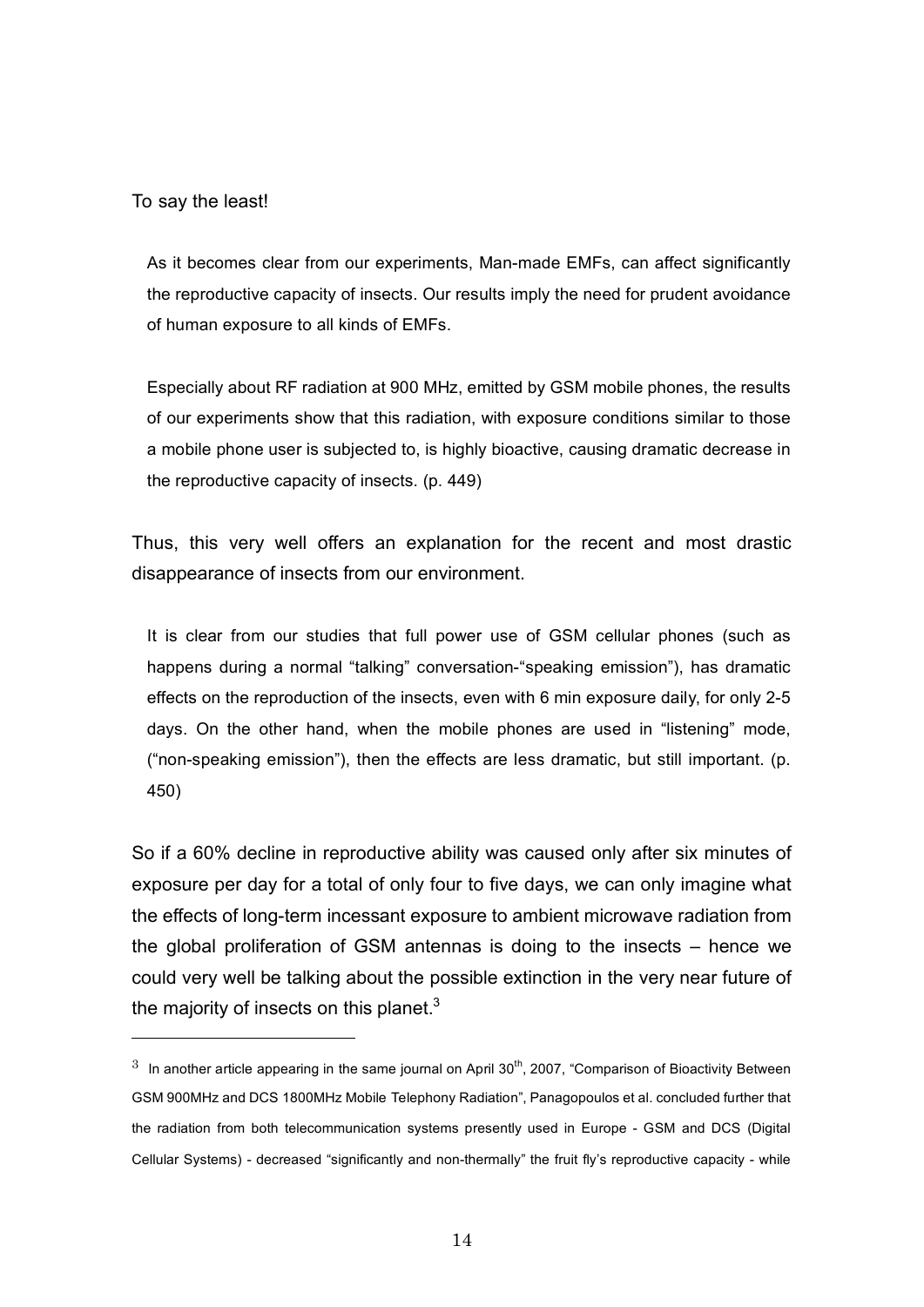Moreover, an article by Balmori (2006) entitled "The incidence of electromagnetic pollution on the amphibian decline: Is this an important piece of the puzzle?" appearing in the journal *Toxicological and Environmental Chemistry* seems to be the first to address the connection between microwave radiation and the global disappearance of frogs.

A bibliographical review on the possible effects of radiofrequency radiation (RFR) from wireless telecommunications on living organisms and its impact on amphibians is presented. The technical characteristics of this new technology and the scientific discoveries that are of interest in the study of their effects on wild fauna and amphibians are described. Electromagnetic pollution (in the microwave and in the radiofrequency range) is a possible cause for deformations and decline of some amphibian populations. Keeping in mind that amphibians are reliable bio-indicators, it is of great importance to carry out studies on the effects of this new type of contamination. Finally, some methodologies that could be useful to determine the adverse health effects are proposed.

On an anecdotal level, while living in an area of Japan without either cell-phone or television reception, I happened to notice an abundance of frogs close to where I was living. Deciding to do a search and armed with my microwave detector, I was unpleasantly shocked to be unable to find any frogs whatsoever in any heavily microwave-radiated areas with cell-phone reception that I searched in Japan.

Besides, insects, birds, and frogs, there has also recently been reported in the media a dramatic die-off of fish and bats in the USA. A Minnesotan high-school principle sent me a paper by a high-school student who had become curious about the effects of electropollution after her aunt was cured of Multiple Sclerosis

GSM 900MHz, most likely due to its increased field intensity, seemed to have more of an effect than the DCS 1800MHz.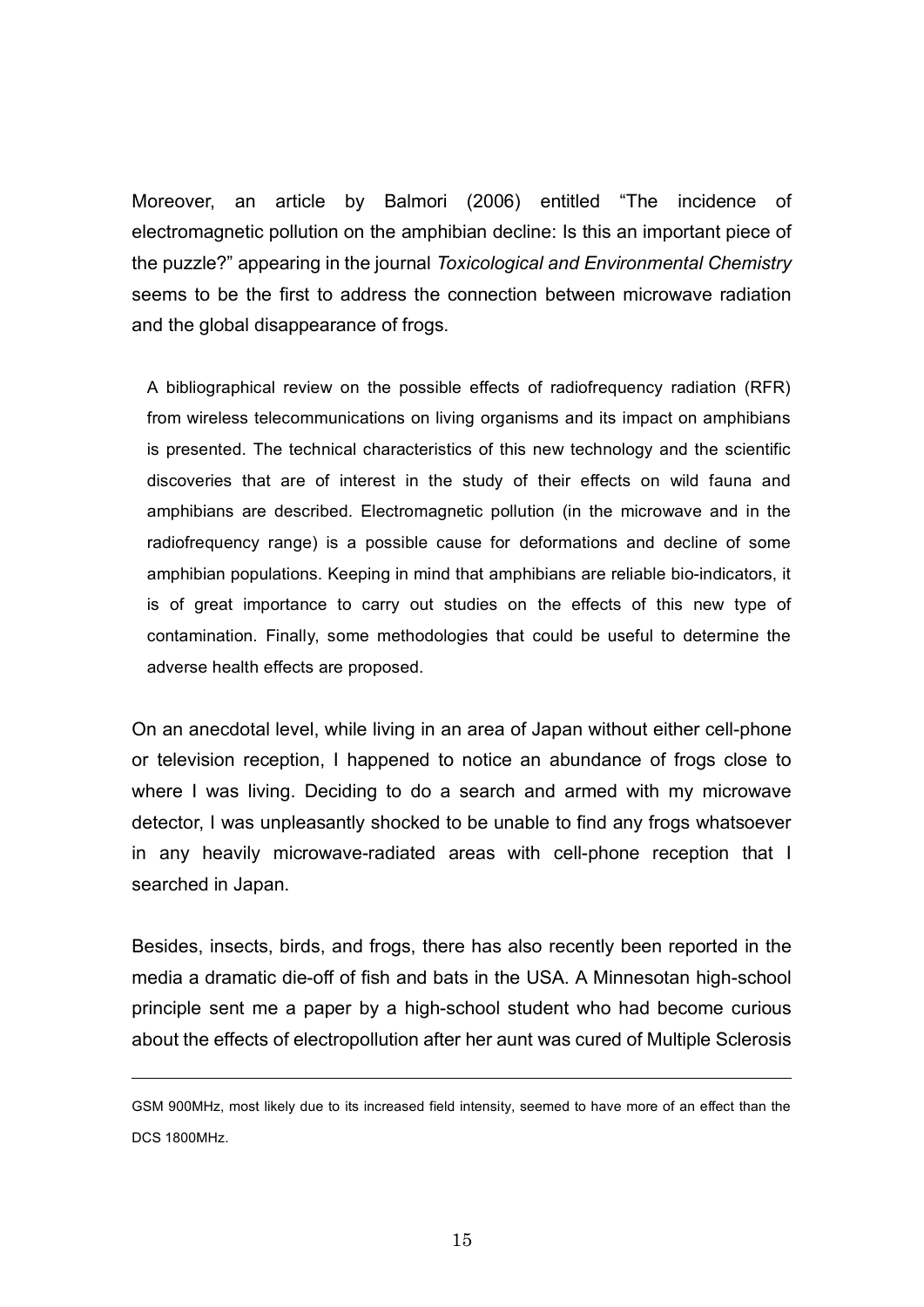(MS) following the installation of Graham-Stetzer filters (which have the effect of getting rid of dirty electricity) in her school and home. The student curious that there might be a link between the increase in frog deformities and electropollution decided to test the streams for electric currents and gaining the help of Mr. Stetzer himself – was actually able to find them at dangerously high levels, when there should have been none. Thus, these currents running through our waters could also very well explain the increase in infections among as well as the drastic disappearance of aquatic species we are seeing around the world.

In both New York and Vermont there have recently been reported the death of thousands of bats in what is being dubbed "white nose syndrome" to account for a ring of white fungus appearing around the bats' noses.

Alan Hicks, a bat specialist with New York's Department of Environmental Conservation, called the quick-spreading disorder the "gravest threat" to bats he had ever seen. Up to 11,000 bats were found dead last winter and many more are showing signs illness this winter. One hard-hit cave went from more than 15,000 bats two years ago to 1,500 now, he said. (Hill 2008)

It is interesting to note here that in many of our modern diseases (e.g. chronic fatigue immune dysfunction syndrome [CFIDS], autism, attention deficit hyperactivity disorder [ADHD], etc.), which appeared or drastically increased in the past twenty years with the advent of wireless telecommunications (e.g. cell phone and WiFi), there is a weakening of the immune system accompanied by an increase in pathogens like fungi, viruses, candida, mycoplasma and so on. There is always the possibility that this microwave radiation – while weakening our immune systems – is at the same time also stimulating the growth of fungi and other possible pathogens, and it has been shown that certain electrical currents can also have this effect at the cellular level.

With regards to human beings, there are now numerous studies showing that microwave radiation does undeniably affect human fertility. For example, Brossner & Kuber (2002) found decreased motility of sperm (the ability of sperm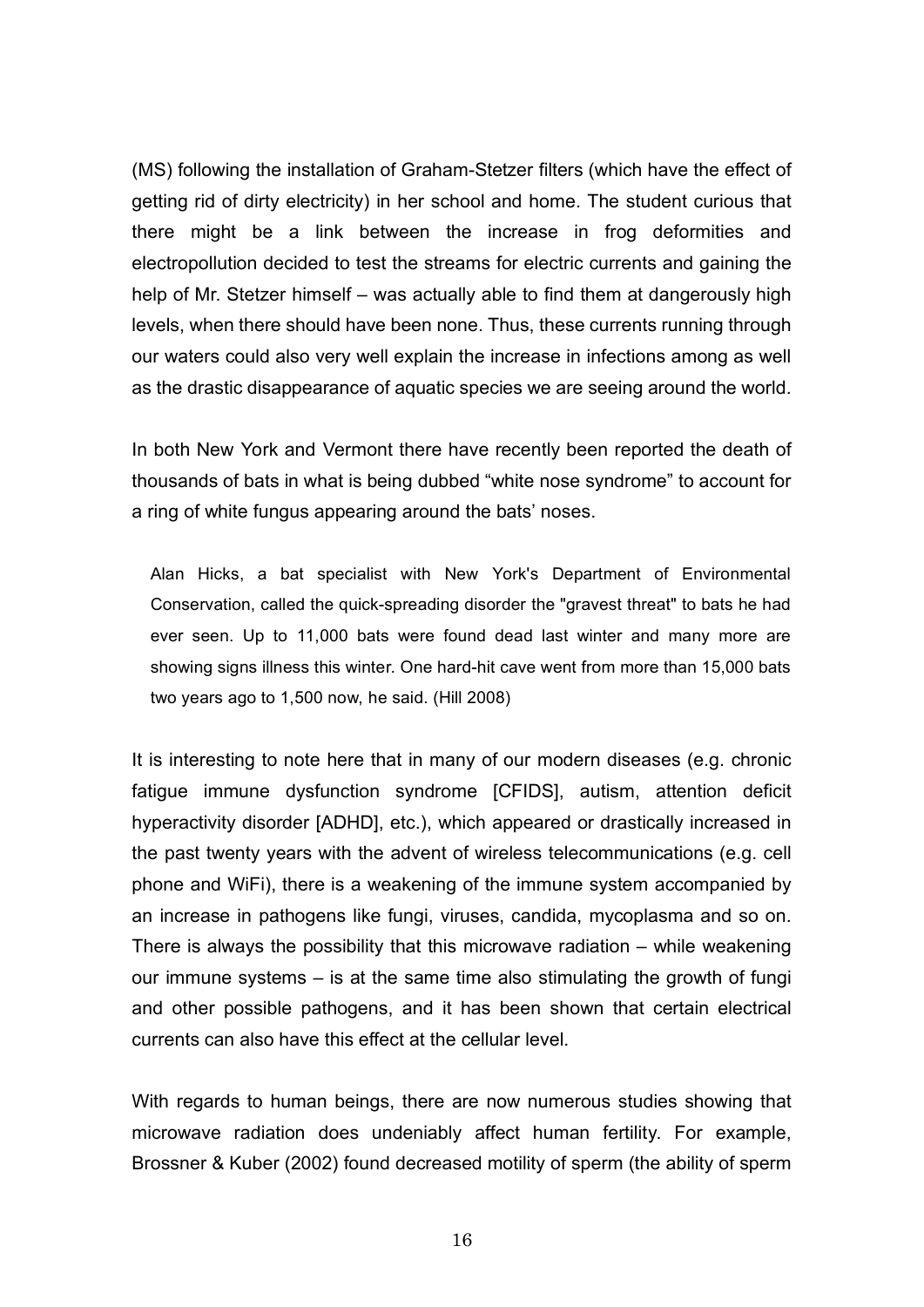to move in a straight line towards its target) from exposure to the EMR given off by GSM mobile phones. Aitken et al. (2005) found a significant damaging effect on sperm DNA with exposure to radio-frequency EMR. Fejes et al. (2005) found that "the prolonged use of cell phones may have negative effects on the sperm motility characteristics." Stefenis et al. (2006) assert that "there are many animal studies that show that electromagnetic waves have a wide range of damaging effects on the male reproductive system and sperm parameters." Moreover, Erogul et al. (2006) found "that EMR emitted by cellular phone influences human sperm motility. In addition to these acute adverse effects of EMR on sperm motility, long-term EMR exposure may lead to behavioral or structural changes of the male germ cell." Agarwal et al. (2007) deduced that the

use of cell phones decrease the semen quality in men by decreasing the sperm count, motility, viability, and normal morphology. The decrease in sperm parameters was dependent on the duration of daily exposure to cell phones and independent of the initial semen quality.

### Wdowiak et al. (2007) concluded that

In the analysis of the effect of GSM equipment on the semen it was noted that an increase in the percentage of sperm cells of abnormal morphology is associated with the duration of exposure to the waves emitted by the GSM phone. It was also confirmed that a decrease in the percentage of sperm cells in vital progressing motility in the semen is correlated with the frequency of using mobile phones.

Finally, Yan et al. (2007) concluded "that carrying cell phones near reproductive organs could negatively affect male fertility."

Thus, it is easy to conclude that microwave radiation from cell phones and WiFi is very well affecting human fertility, not to mention being a probable cause of an increase in birth defects. Hence, to answer the question in the title of this paper, "Yes, we could very well indeed be next."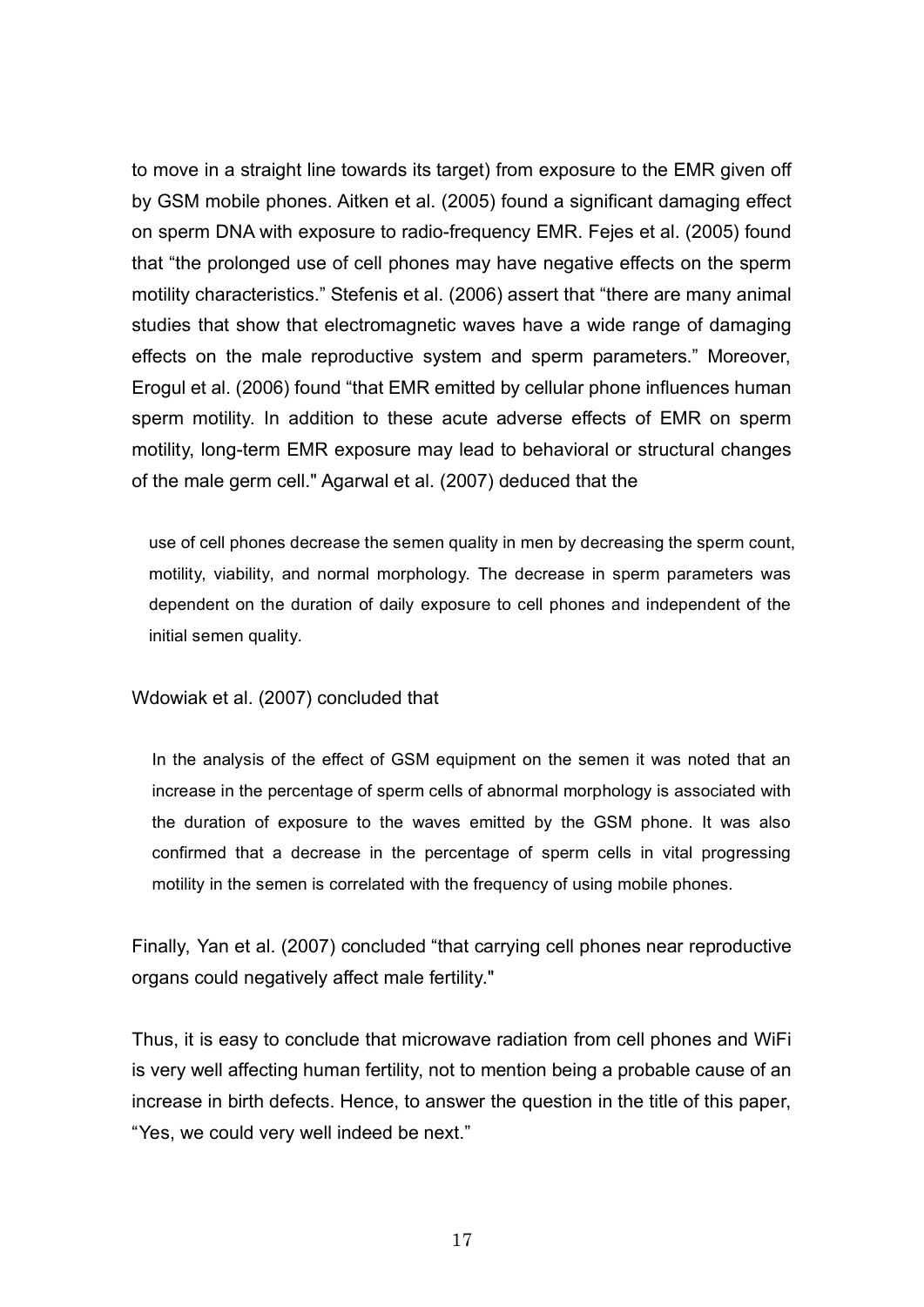Moreover, there is an increasing mass of evidence – and hence awareness – demonstrating that this radiation is also responsible for the increase in a multitude of illnesses we have seen with the advent of this technology and the increase in EMR it has brought with it over the last twenty or so years. For example, in 2002, German medical doctors – the Interdisciplinary Society of Environmental Medicine – issued concern about wireless technology (cell phones, DECT, etc.) in the Freiburger Appeal (now with close to between 37,000 and 40,000 signatories) after finding a cause-and-effect relationship between "a dramatic rise in severe and chronic diseases" (e.g. behavioral disorders, ADD, blood pressure disorders, heart attacks and strokes, brain-degenerative diseases, & cancers like leukemia and brain tumors) with increased exposure to EMR. In 2005, the World Health Organization (WHO) officially recognized *electro-sensitivity* as a bona-fide disorder. The Vienna Doctors Chamber (*Wiener Arztekammer)*, in 2005 – after the REFLEX Study clearly showed genetic damage – created posters (posted in hospital waiting rooms) warning of dangers and listing rules for use.

In August 2007, a report – issued by an international group of renowned scientists, researchers, doctors, and public health experts – entitled the BioInitiative (www.bioinitiative.org) warns

Wireless technologies that rely on microwave radiation to send emails and voice communication are thousands of times stronger than levels reported to cause some health impacts. Prolonged exposure to radiofrequency and microwave radiation from cell phones, cordless phones, cell towers, WI-FI and other wireless technologies have been linked to physical symptoms including headache, fatigue, sleeplessness, dizziness, changes in brainwave activity, and impairment of concentration and memory. (The BioInitiative Press Release, 2007, p. 2)

In September 2007, the German government warned its citizenry not to use mobile phones (only in emergencies) and WiFi. In Italy, children were banned in March of 2007 from bringing cell phones to schools. In November 2007, the city of Paris voted to ban WiFi in Public Libraries. In December 2007, an Australian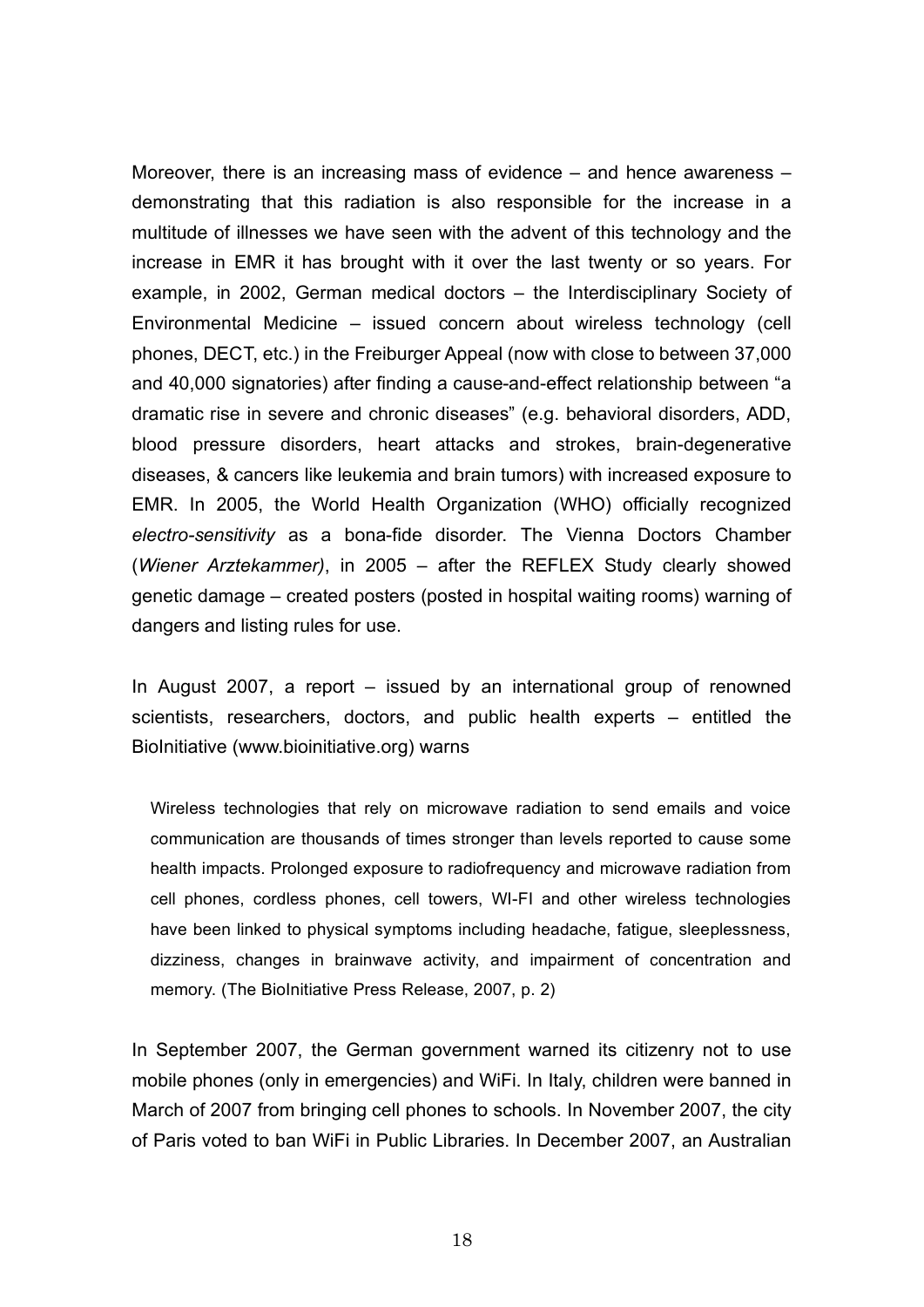Democrats commissioned discussion paper found microwave radiation from cell phone towers to very likely be behind the drastic rise in disease states like cancer, diabetes, asthma, allergies, and Alzheimer's disease, etc.

The symptoms appearing with the installation of a nearby cell phone tower (mast) or a home WiFi (Wireless Internet) and/or DECT phone system include any or all of the following:

Headache, Sleep disturbances (Insomnia), Dizziness, Nausea, Heart Palpitations, Heart Pain, Concentration Problems, Fatigue, Listlessness, Indigestion, Reddening of Skin, Tingling Sensations, Anxiety Attacks, Memory Problems, Swollen Lymph Nodes, Excessive Thirst, Frequent Urination, Vision Problems, Tinnitus (Ringing in the Ears), Increase in allergies/sensitivities, etc.

Unfortunately, at present most people – and most doctors – do not attribute these symptoms to something that they cannot perceive with their five senses – sight, smell, touch, hearing, or taste – and end up misattributing them to something else.

A number of researchers have found that while the above symptoms are the initial effects of exposure to radiation emitted by cell phone towers, the long-term effect is indeed a dramatic increase in the risk of cancer. A recent study (Feb. 2008) by Austrian Dr. Gerd Oberfeld (EMFacts 2008) showed a 23-fold increase in breast cancer and a 121-fold increase in brain tumors for those who lived within 200 meters of a cell-phone base station for five years or longer. British physicist John Walker, Ph.D. has been researching the connection between cell-phone base stations and cancer clusters for a number of years now. He has found that if a cell-phone mast has been present for five or more years, cancers will start to appear in the areas around the mast where the emissions are strongest. If the mast has been present for close to ten years then cancer clusters $4$  clearly emerge (GRAM 2006).

<sup>4</sup> See "Cancer clusters at phone masts" http://www.timesonline.co.uk/tol/news/uk/article1687491.ece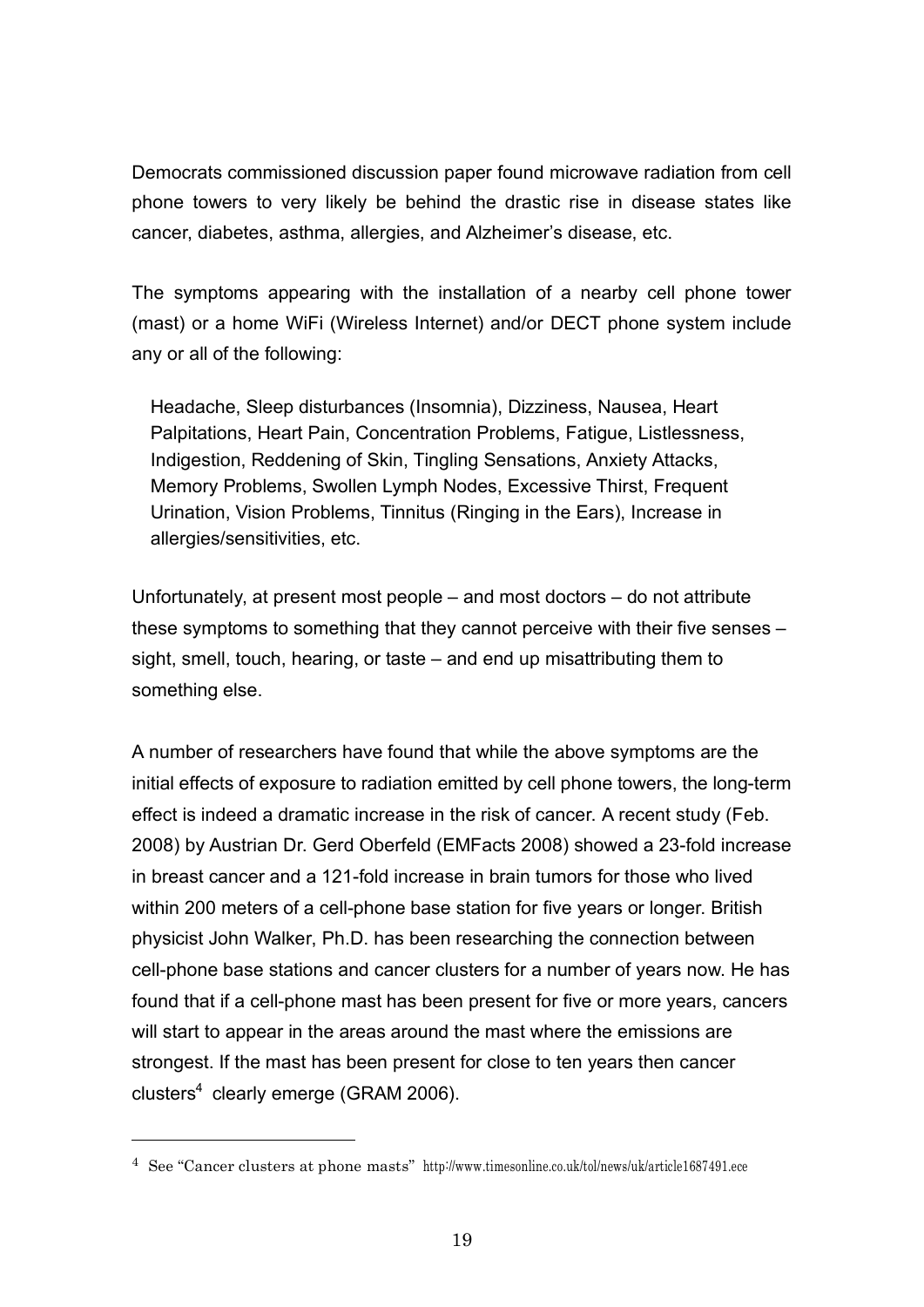Finally, I had the opportunity to visit an intentional community in India where they do not permit cell-phone towers on their twenty-some square kilometers of land and where my high-frequency meter was reading Zero even at its most sensitive setting. There, when I went to sleep – and I slept great – it was to the sounds of insects; and when I woke in the morning, it was to the sounds of birds. When I rode a bicycle around the grounds, I was surrounded by swarms of beautiful butterflies. I saw this or felt this nowhere else in India that I visited. Thus, I was able to fully realize that this truly was what it means to be rich  $-$  to be feeling healthy and to be surrounded by the life of God's creatures and living in harmony with its nature.

So, what can we do? Life on this planet evolved over millions of years and – now – is being threatened by a mass unconsciousness! On one end, we have the greed – and hence deception – of the extremely rich and powerful mobile-phone industry. On the other hand, we have a mass stupidity and selfishness – and hence denial – of people who are so addicted to their little Weapons of Mass Destruction (WMD) that they refuse to give them up.

A severe crime is being committed by a cell-phone-toting humanity against all life on this planet. The only true solution is for us to give up our electromagnetic toys and demand that the towers-of-death be removed, dismantled, and demolished. However, whether or not this will indeed happen will depend on the level of consciousness of the population. If it doesn't then we will face severe problems including severe shortages of food – to say the least. Change has to begin with us if we are going to take responsibility. Only the irresponsible will expect someone to come along and save them or rather resort to blaming others when the shit hits the fan. We really do need to get rid of these death-ray devices and encourage everyone else we know to do the same until the powers-that-be find a safe (or safer) alternative – e.g. fiber-optics proposed by the late biophysicist Dr. Neil Cherry and presently promulgated by Dr. George Carlo. If we don't, it won't be much longer until we follow the path of the birds and the bees – and there will be no one to blame but ourselves!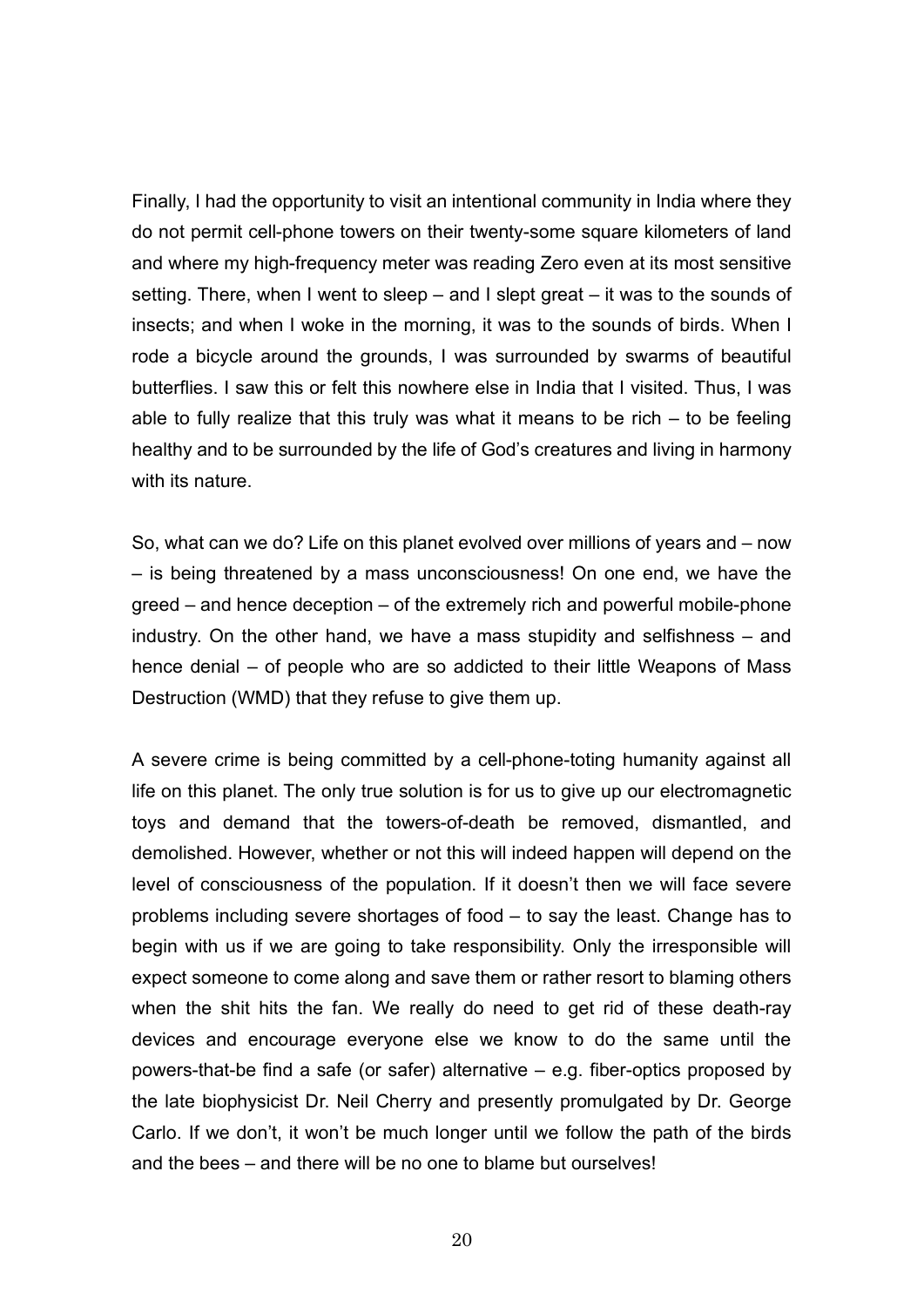And don't just take my word for it. Dr Robert O. Becker, M.D. – twice nominated for the Nobel Prize, one of the foremost experts on EMR, and the author of the books *The Body Electric* and *Cross Currents* – states the following:

*I have no doubt in my mind that at the present time, the greatest polluting element in the earth's environment is the proliferation of electromagnetic fields. I consider that to be far greater on a global scale, than warming, and the increase in chemical elements in the environment.*

Dr. Robert O. Becker, M.D.

At present, in the so-called "democratic" USA, the "Telecommunications Act of 1996"<sup>5</sup> – an undemocratic<sup>6</sup> and unconstitutional US law on the books – prohibits communities to legally object to the erection of cell phone towers on the basis of health or environmental concerns. This hence makes it against the law to try to protect one's heath or the health of the environment because our elected officials have found it more important to protect the mobile-phone industry's profits.

The Act also specifically prohibits states and local governments from regulating the placement and construction of communications facilities, like antennas and towers, on the basis of the environmental effects of electromagnetic fields if the facilities meet FCC standards for emissions….

The Act pays lip service to the importance of local zoning regulation, sufficient to encourage litigation, but without any genuine recognition of the importance of a homeowner's property values, peace of mind, and, particularly, health concerns. The Act denigrates health concerns by assuming that FCC standards for electromagnetic

l

<sup>5</sup> See "A Brief History of the Telecommunications Act of 1996: Looking Closely at Safety" by Marjorie Lundquist, Ph.D., C.I.H., for more information.

http://www.wave-guide.org/library/tca\_hist.html

<sup>6</sup> I didn't vote for it. Did you?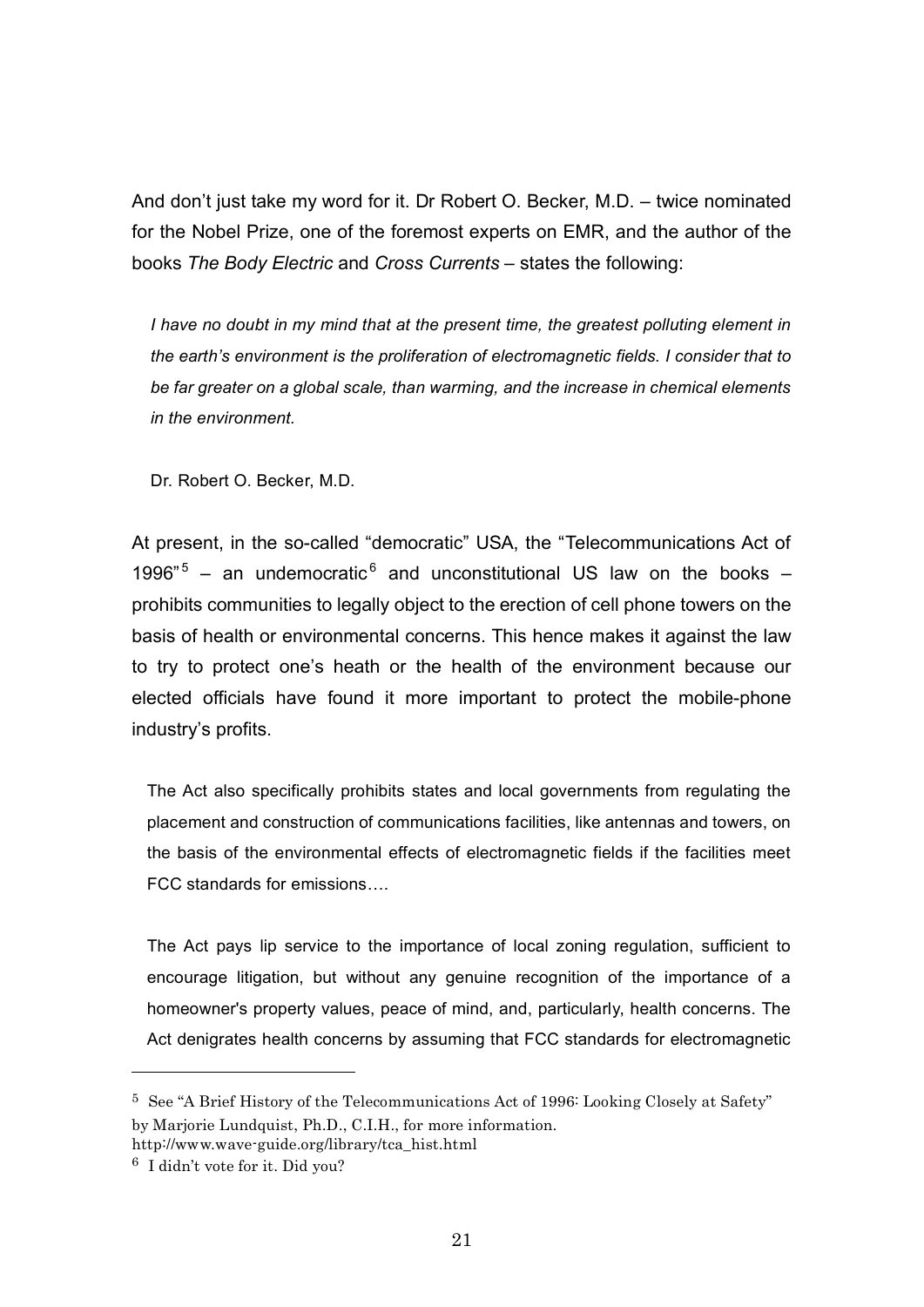emissions will protect the public health. That assumption [was] premature, given the large amount of ongoing scientific research on the subject and the lack of clear conclusions. The Congressional Conference Report indicates that the Act preempts state and local regulation of the environmental effects of electromagnetic emissions when it has requirements beyond those of FCC rules. This preemption discourages states from doing their own research on the health effects of these emissions because they cannot rely on the results in formulating regulations. That result does a disservice to the public. The FCC, in promulgating its rules setting a specific absorption rate limit for electromagnetic emissions at four watts per kilogram, noted that research in this area related to human health and safety is ongoing and that changes to recommended exposure limits are possible in the future. With that admitted uncertainty, it is unreasonable to limit what states and local governments may do to protect their residents. (Martin)

This extremely undemocratic law is outright morally wrong – and moreover is not only a clear violation of the right of every American to protect themselves, but also a clear violation of laws meant to protect our precious animals: (1) the Migratory Bird Treaty Act, (2) the Bald and Golden Eagle Protection Act, and (3) the Endangered Species Act. Hence, on these grounds, it should be immediately and unconditionally rescinded. The evidence collected at this point that this technology is extremely harmful to both human and animal life on this planet is completely and utterly overwhelming – and this is in spite of the mobile-phone industry's attempt to control the government and to manipulate both the science and the media. To protect life on this planet – regardless of any economic concerns – these towers must be taken down now!

*Permission to republish this paper – without alteration – is granted by its author.*

### **References**

**Aitken RJ., Bennetts LE., Sawyer D., Wiklendt AM & King BV.** (2005). "Impact of radio frequency electromagnetic radiation on DNA integrity in the male germline." *International Journal of Andrology*. 28(3):171-9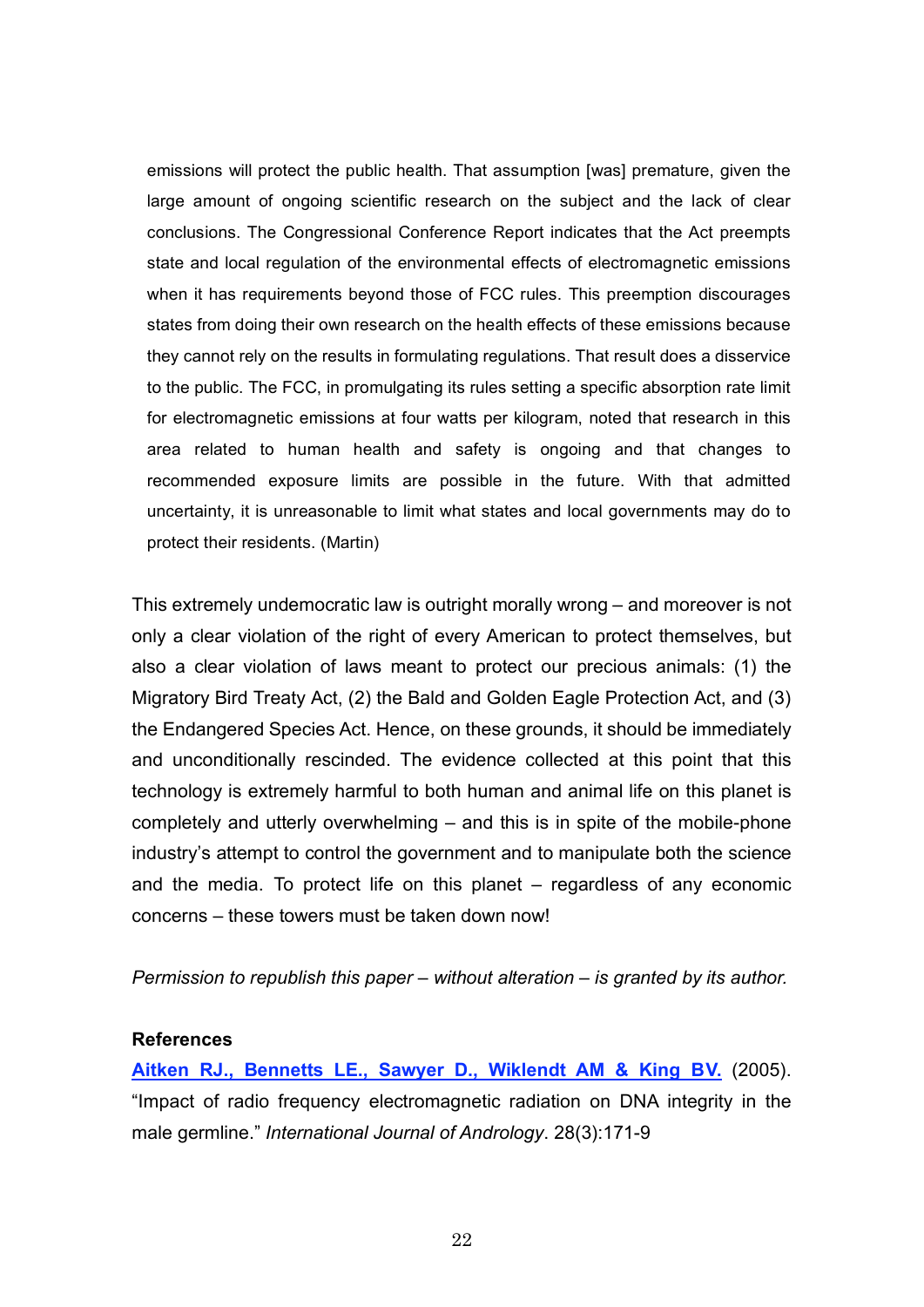**Agarwal A, Deepinder F, Sharma RK, Ranga G, Li J.** (2007). "Effect of cell phone usage on semen analysis in men attending infertility clinic: an observational study." *Fertil Steril*. 2007 May 3

**Aivaz M.** (2007). "Tens of millions of birds disappearing across North America." *Canadian Broadcasting Corporation*. http://rawstory.com/rawreplay/?p=372

**Balmori A.** (2006). "The incidence of electromagnetic pollution on the amphibian decline: Is this an important piece of the puzzle?" *Toxicological and Environmental Chemistry*. Volume 88, Number 2/April–June. http://taylorandfrancis.metapress.com/content/v53686w44787310r/

**Carlo G.** (2008). Personal Correspondence.

**Carlo G.** (2007). Personal Correspondence.

**Davoudi M, Brossner C, Kuber W.** (2002). "Der Einfluß elektromagnetischer Wellen auf die Spermienmotilität." *J. Urol. Urogynäkol*, 9 (3): 18:22.

**EMFacts.** (2008). "#859: New Austrian study on cancer and a mobile phone base station." emfacts.com. http://www.emfacts.com/weblog/index.php?p=859

**Erogul O, Oztas E, Yildirim I, Kir T, Aydur E, Komesli G, Irkilata HC, Irmak MK, Peker AF.** (2006). "Effects of electromagnetic radiation from a cellular phone on human sperm motility: an in vitro study." *Arch Med Res*. 2006, 37(7):840-3.

**Everaert. J.** Website of Joris Everaert. http://www.livingplanet.be/

**Fejes I, Za Vaczki Z, Kolosza RS, Daru J, Kova CS L, PA L A.** (2005). "Is there a relationship between cell phone use and semen quality?" *Arch Androl*., 51(5):385-93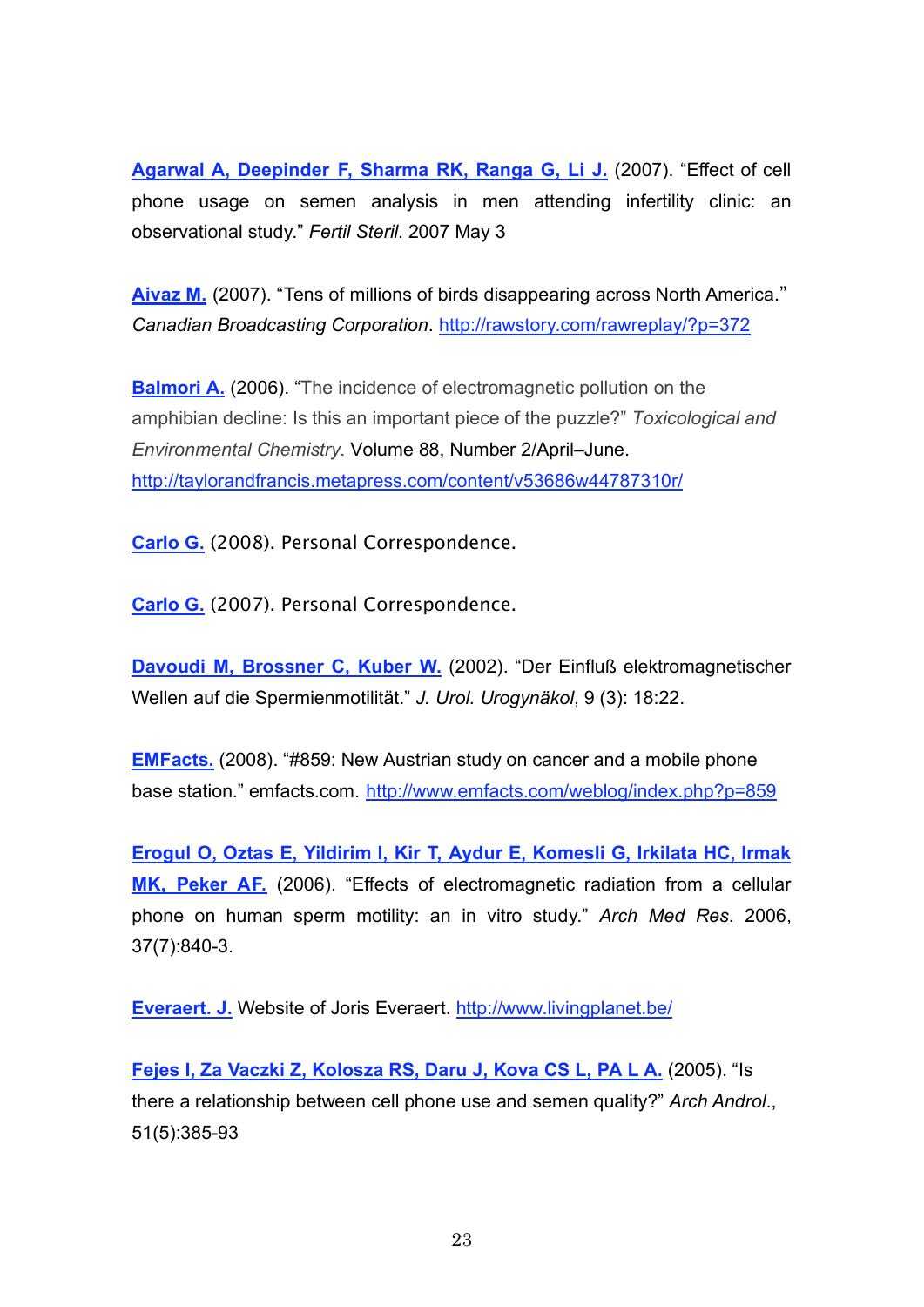**Foggo D.** (2007). "Cancer clusters at phone masts." *Times Online*. April 22, 2007. http://www.timesonline.co.uk/tol/news/uk/article1687491.ece

**Goldberg G.** (2007) "To Bee Or Not Too Bee?" *Rense.com*. http://www.rense.com/general78/cdan.htm

**Goldworth Residents Against Masts (GRAM).** (2006). "Phone Masts and Cancer Clusters." Oct. 26<sup>th</sup> 2006. http://nomasts.org.uk/index.php?option=com\_content&task=view&id=74&Itemid=116

**Hasslberger S.** (2007). "Bird Flu and Microwaves: Are we Killing Birds with Radiation?" *Health Supreme*.

http://www.newmediaexplorer.org/sepp/2007/05/29/bird\_flu\_and\_microwaves\_a re\_we\_killing\_birds\_with\_radiation.htm

**Hill M.** (2008). "Bat Deaths in NY, Vt. Baffle Experts." *Associated Press*. Jan 30, 2008.

http://ap.google.com/article/ALeqM5jglXh1LrwpTZZW0QjCD\_H91BgVYwD8UGF9101

**Institute of Science in Society.** (2007). "Phones & Vanishing Birds." *Institute of Science in Society (ISIS)*. ISIS Press Release 29/05/07 http://www.i-sis.org.uk/MPVB.php

**Laleva**. (2004). "Protecting Bees From Mobile Phone Radiation." http://www.laleva.org/eng/2007/04/protecting\_bees\_from\_mobile\_phone\_radiation.html

**Lundquist M.** (1996). "A Brief History of the Telecommunications Act of 1996: Looking Closely at Safety." *Wave-Guide.org* http://www.wave-guide.org/library/tca\_hist.html

**Manville AM.** (2007). "U.S. Fish and Wildlife Service Concerns Over Potential Radiation Impacts of Cellular Communication Towers on Migratory Birds and Other Wildlife – Research Opportunities." *Division of Migratory Bird*